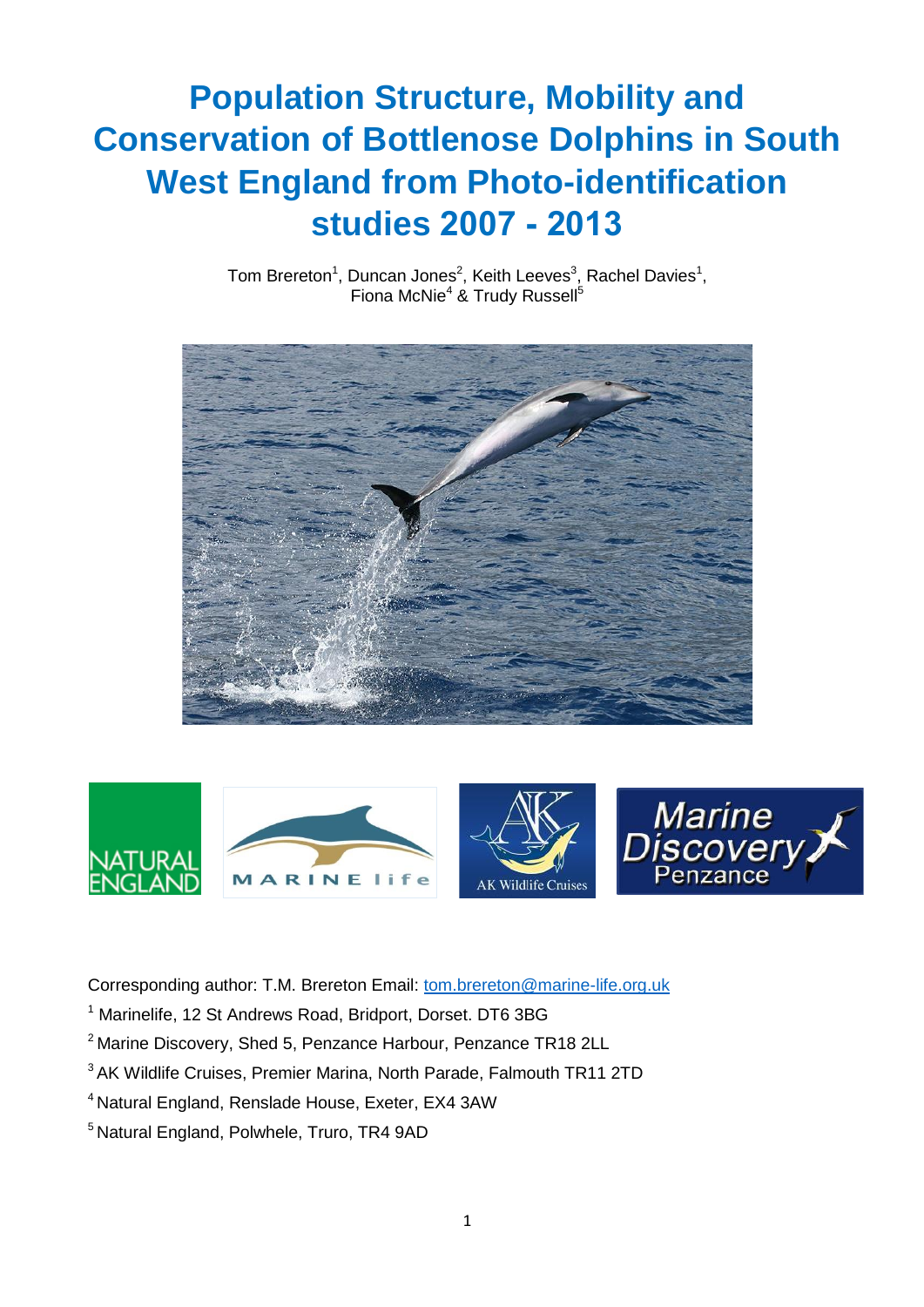## <span id="page-1-0"></span>**Project details**

This report was commissioned by Natural England to get a better understanding of the inshore common bottlenose dolphins *Tursiops truncatus* in the southwest of England. The work was undertaken under Natural England contract by Marinelife and facilitated analysis of a photoidentification database, previously collated by Marinelife through a partnership project to better understand movements, population structure and abundance of common bottlenose dolphin *Tursiops truncatus* in south west England and surrounding waters, in order to inform conservation efforts of this Priority Species. The photos were chiefly collated from dedicated Marinelife surveys, and eco-tourist operators in the southwest but also from the public, where images were suitable to be included in the catalogue.

The outputs of the study are considered by Natural England to represent the most up to date understanding of the distribution of common bottlenose dolphins off the south west of England. However it remains clear there are still significant gaps in our evidence and understanding of the patterns in behaviour of this species, particularly around differences in movement between offshore and inshore populations.

### <span id="page-1-1"></span>**Acknowledgements**

Marinelife would like to thank everyone who submitted images for the catalogue, and acknowledge financial support from Natural England that assisted in the collection of data and production of the catalogue. Much of the Marinelife survey effort which contributed to this work was part funded by the EU (INTERREG IV A) under the Channel Integrated Approach for Marine Resource Management (CHARM) Phase 3 Project.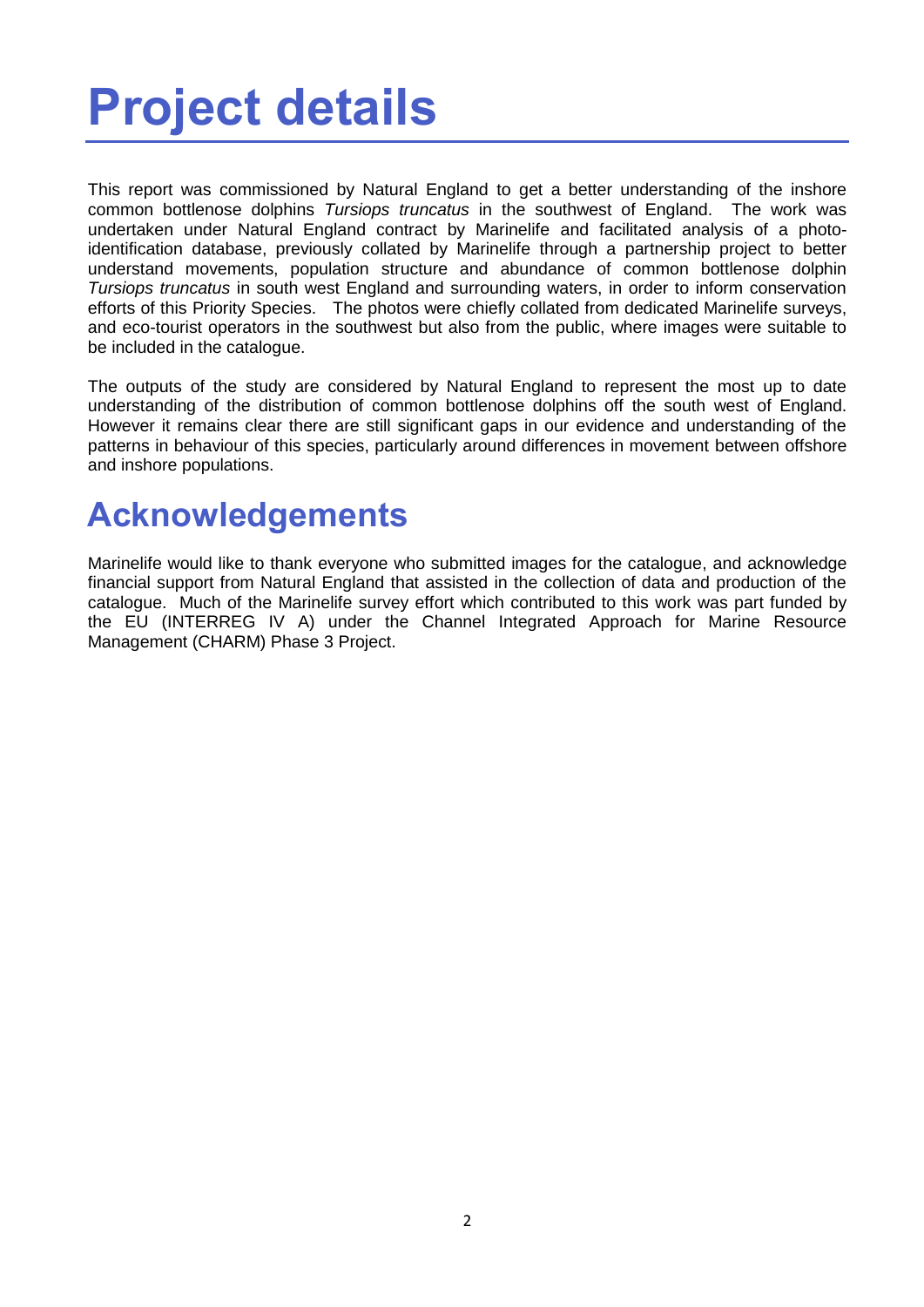### <span id="page-2-0"></span>**Summary**

A catalogue of 485 photographic sightings of 113 individuals was compiled from ~150 common bottlenose dolphin encounters made on 87 dates between March 2007 and January 2014. From these and other data, three likely sub-populations were identified in the western English Channel, demarcated by bathymetry and distance to land: (1) south west England - inshore Cornwall to Devon, (2) offshore English/French waters and (3) inshore France from Brittany to Normandy. Maximum abundance estimates for south-west England coastal waters, using two methods, ranged between 83 and 113 (range 87-142 95% CL) over the period 2008-2013, likely qualifying the region as nationally important over the period, whilst the yearly maximum was 58 in 2013. The abundance estimates were far higher than those described in published studies from the 1990s and mid-2000s, indicating that either past studies have underestimated abundance or the population has increased. The population was centred on Cornwall, where, 19 well-marked animals were considered to be probably resident. There were no resident well marked individuals found to be restricted to either Devon or Dorset, with animals moving freely between different groups within coastal areas across the three counties, including over short time scales (within a week). Movements were also detected within offshore English waters and French waters (from other studies) of the western English Channel, but no interchange has as yet been detected between the three regions, highlighting the likely separation of the populations. Given the likely separation of populations, animals in the south west England waters, should be considered for a separate management unit.

**Keywords:** photo-identification, bottlenose dolphin, *Tursiops truncatus*, priority species, conservation, mobile species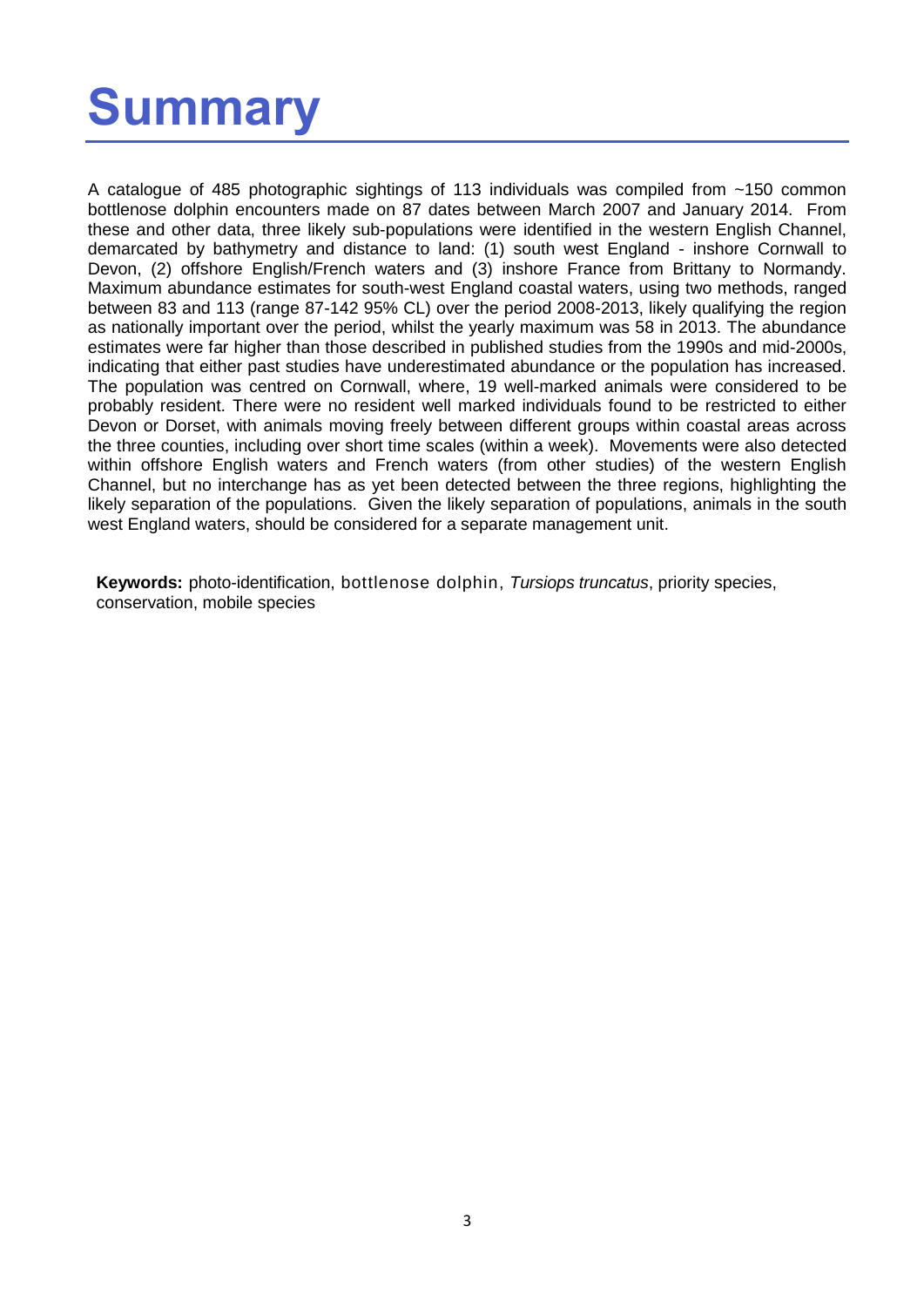## <span id="page-3-0"></span>**Contents**

| $\mathbf{1}$   |     |  |  |  |  |  |  |
|----------------|-----|--|--|--|--|--|--|
| $\overline{2}$ |     |  |  |  |  |  |  |
|                | 2.1 |  |  |  |  |  |  |
|                | 2.2 |  |  |  |  |  |  |
|                | 2.3 |  |  |  |  |  |  |
|                | 2.4 |  |  |  |  |  |  |
|                | 2.5 |  |  |  |  |  |  |
|                | 2.6 |  |  |  |  |  |  |
|                | 2.7 |  |  |  |  |  |  |
| 3              |     |  |  |  |  |  |  |
|                | 3.1 |  |  |  |  |  |  |
|                | 3.2 |  |  |  |  |  |  |
|                | 3.3 |  |  |  |  |  |  |
|                | 3.4 |  |  |  |  |  |  |
|                | 3.5 |  |  |  |  |  |  |
|                | 3.6 |  |  |  |  |  |  |
|                | 3.7 |  |  |  |  |  |  |
|                | 3.8 |  |  |  |  |  |  |
| 4              |     |  |  |  |  |  |  |
|                | 4.1 |  |  |  |  |  |  |
|                | 4.2 |  |  |  |  |  |  |
|                | 4.3 |  |  |  |  |  |  |
| 5              |     |  |  |  |  |  |  |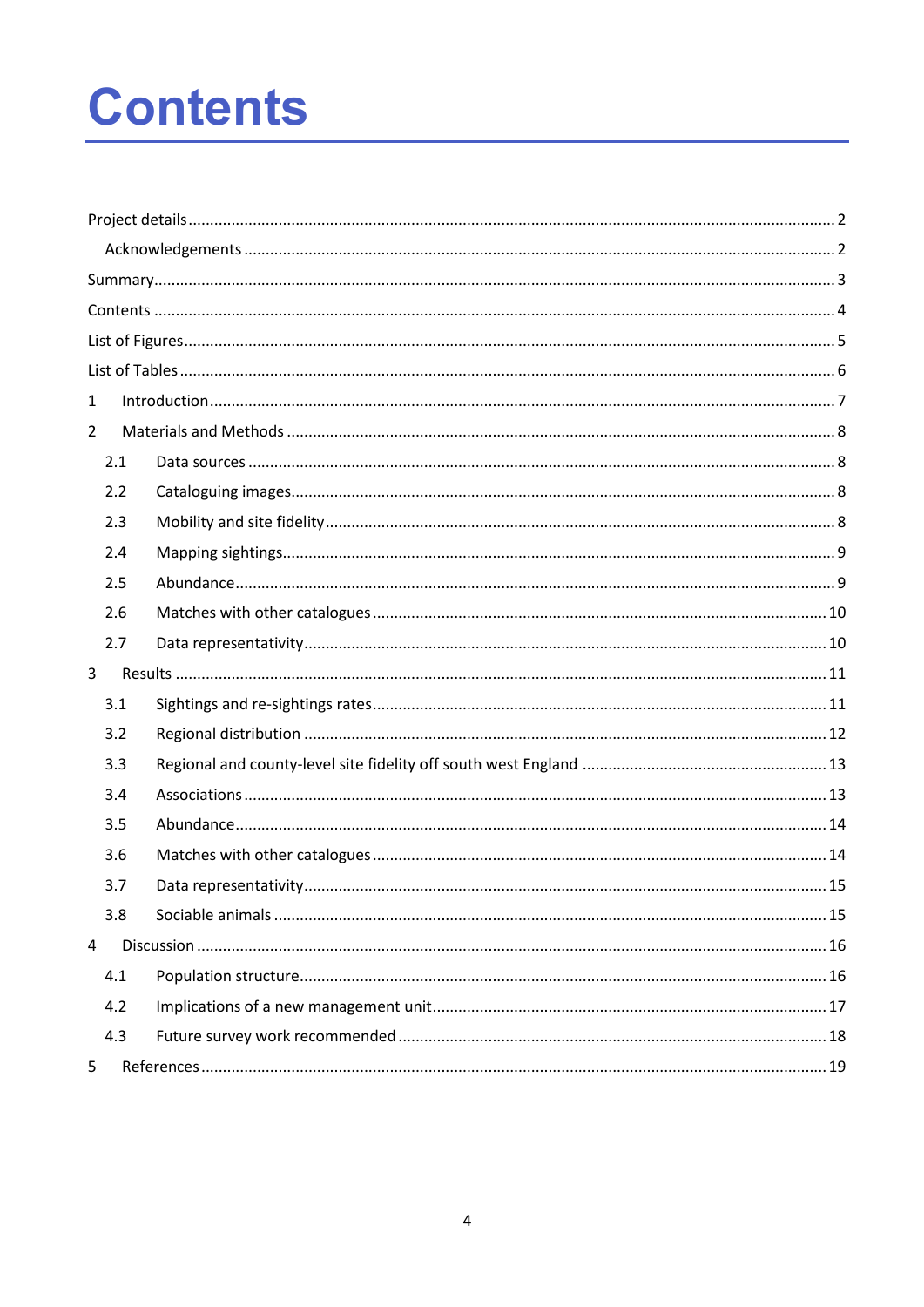# <span id="page-4-0"></span>**List of Figures**

| Figure 1: Bar chart showing the range of capture recaptures with > 70% of individuals encountered |  |
|---------------------------------------------------------------------------------------------------|--|
| Figure 2: Discovery curves of identified common bottlenose dolphins off south west England        |  |
|                                                                                                   |  |
| Figure 4: Examples of group sizes one individual common bottlenose dolphin was recorded           |  |
|                                                                                                   |  |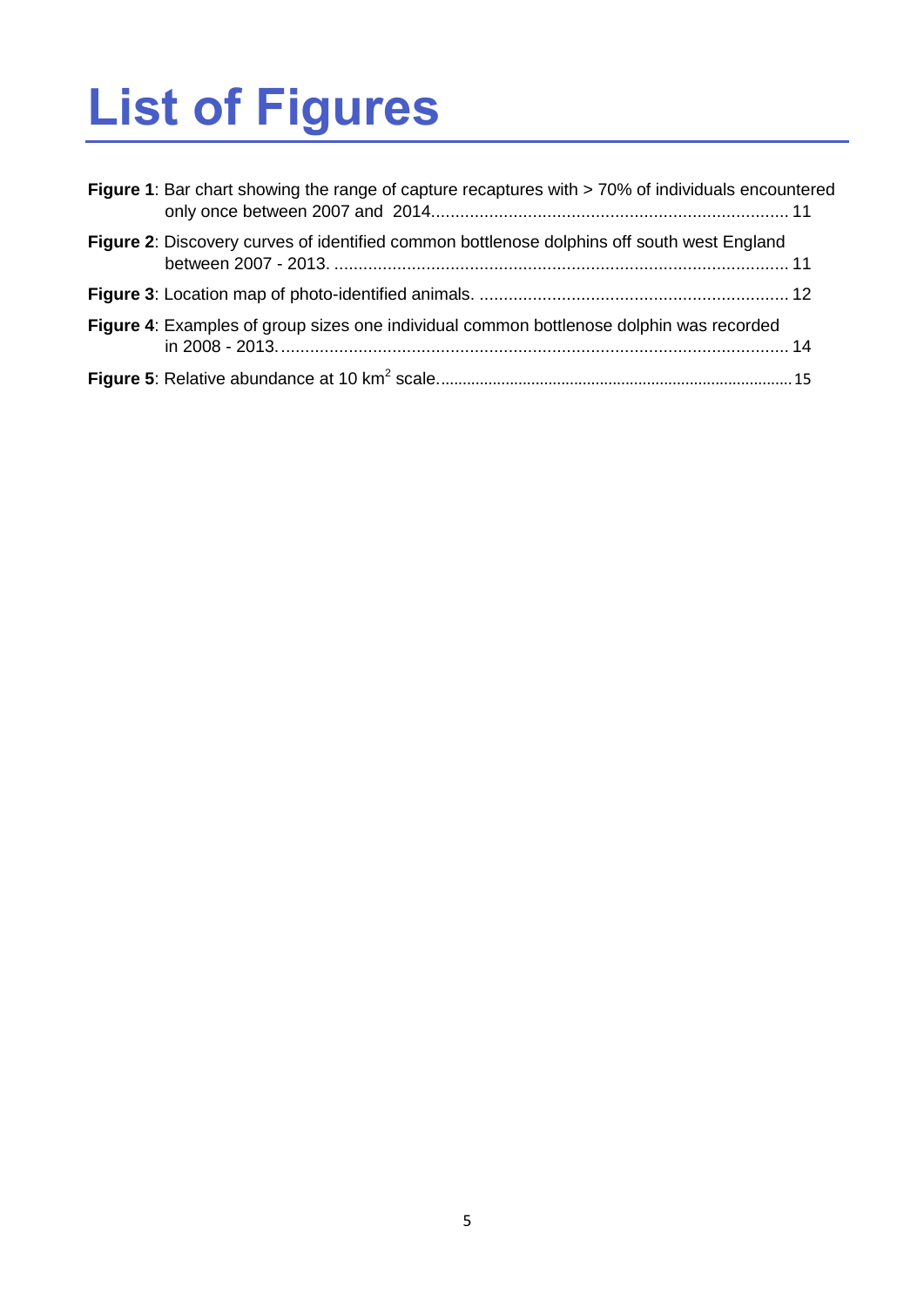### <span id="page-5-0"></span>**List of Tables**

- **Table 1**[: Number of individual animals sighted and re-sighted by region.](#page-11-2) 12
- **Table 2**[: Site fidelity in south west English waters \(n=78 individuals\).](#page-12-2) ...................................... 13
- **Table 3**[: Minimum numbers of animals estimated to have been present in the western Channel](#page-13-3)  2007 - [2013 using Method 1.......................................................................................](#page-13-3) 14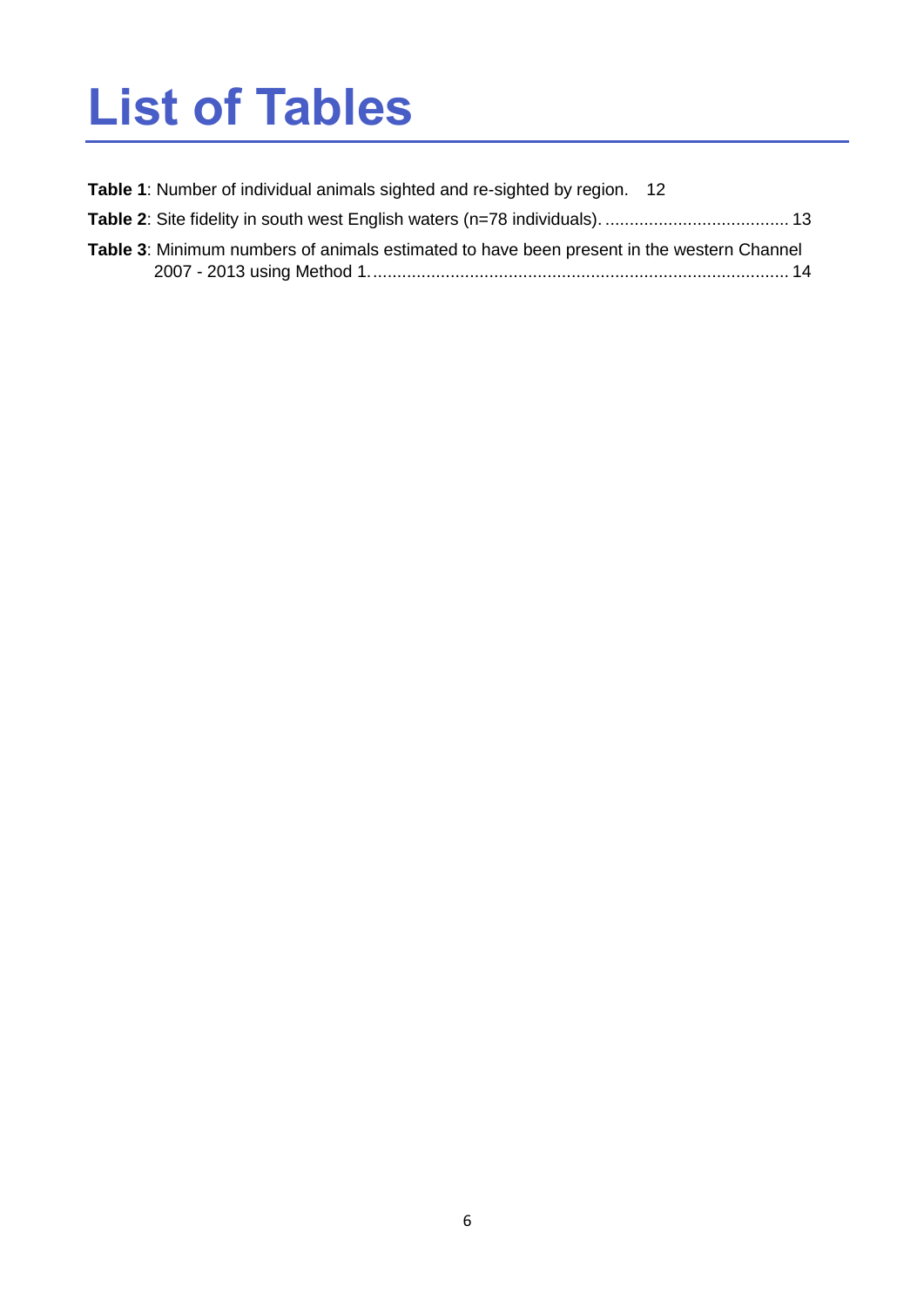# <span id="page-6-0"></span>**1 Introduction**

Bottlenose dolphins are protected under UK and EU law, principally under Schedule 5 of the Wildlife and Countryside Act 1981, and the 1992 EU Habitats and Species Directive (92/43/EEC).There is a requirement under the EU Habitats Directive, to monitor favourable conservation status at a UK scale at six yearly intervals, and to designate Special Areas of Conservation (SACs) that will make a significant contribution to conserving the species where the EU criteria to identify SACs are met. In England, common bottlenose dolphin *Tursiops truncatus* is identified as a priority species for conservation action under Section 41 (S41) of the 2006 Natural Environment and Rural Communities (NERC) Act and in the UK Post-2010 Biodiversity Framework (DEFRA 2011)<sup>1</sup>. In England, a medium priority research action is to conduct research to better understand current status, recent and historic decline, current trends, abundance, movements/migration patterns, and causes of change and to identify means of population recovery.

In order to assess progress in conserving common bottlenose dolphins, there is a need for up to date information on distribution and abundance. The abundance of common bottlenose dolphin in UK waters has been estimated at 12,758 (CV=0.26) animals from the SCANS-II (Hammond et al. 2013) and CODA (H. P. Hammond et al. 2009) surveys in July 2005 and 2007 (Figure 1). The majority of the population is considered to have an offshore distribution, with coastal populations much smaller in size and centred on two areas, comprising ~300 animals in the Irish Sea (Evans 2012) and 200-300 animals in Scottish coastal waters (Cheney et al 2013). The coastal population estimates have been derived from detailed photo-identification studies. There are not considered to be any consistent regions of high density in the coastal waters of England (JNCC 2013) whilst the last published photo-identification catalogue covering English waters stems back to the early-mid 1990s and is somewhat out of date (Liret et al 1998).

Common bottlenose dolphins are regularly recorded off south west England, but the population is considered to have declined in recent decades, with a reported group of 30-40 animals present in the early 1990s (Wood 1998) considered to have dwindled to fewer than a dozen or so by the late 2000s (Jepson et al 2008). Similarly, Pikesley et al. (2011), detected a decline in sightings rates and mean groups sizes based on an analysis of Cornish casual sightings data, with a reduction of pod numbers to between 5 and 10 since 1996. However there has not been regular survey effort over the period.

The majority of data used in the assessment of common bottlenose dolphin regional status was collected from casual sightings made on land, raising concerns over data representativity. Since the mid-2000s, there has been a large increase in cetacean sightings data from at-sea sources, including from (1) effort-related surveys on commercial ferries and smaller boats by Marinelife and other groups (2) a growing ecotourism industry and (3) increasing efforts to collate casual sightings from skippers by Marinelife and other groups (Brereton et al 2012) (McClellan, et al. 2014). Over this period, there has also been an increase in the capture of photo-identification images of dolphins in the region from dedicated studies made by Marinelife, Marine Discovery, AK Wildlife Cruises and Elemental Tours, whilst the availability of good quality digital images from members of the public, which can be used to contribute to a photo ID catalogue of animals sighted offshore, has also increased.

This study brings together available photo-identification images and data on common bottlenose dolphins since the mid-2000s from these data sources for three main aims:

- (1) To describe the population structure and mobility of common bottlenose dolphins off south west England and surrounding waters:
- (2) To assess abundance in south west England waters;

**.** 

(3) To highlight preliminary conservation and management implications of the results.

<sup>1</sup> <http://www.defra.gov.uk/publications/2011/08/19/pb13583-biodiversity-strategy-2020/>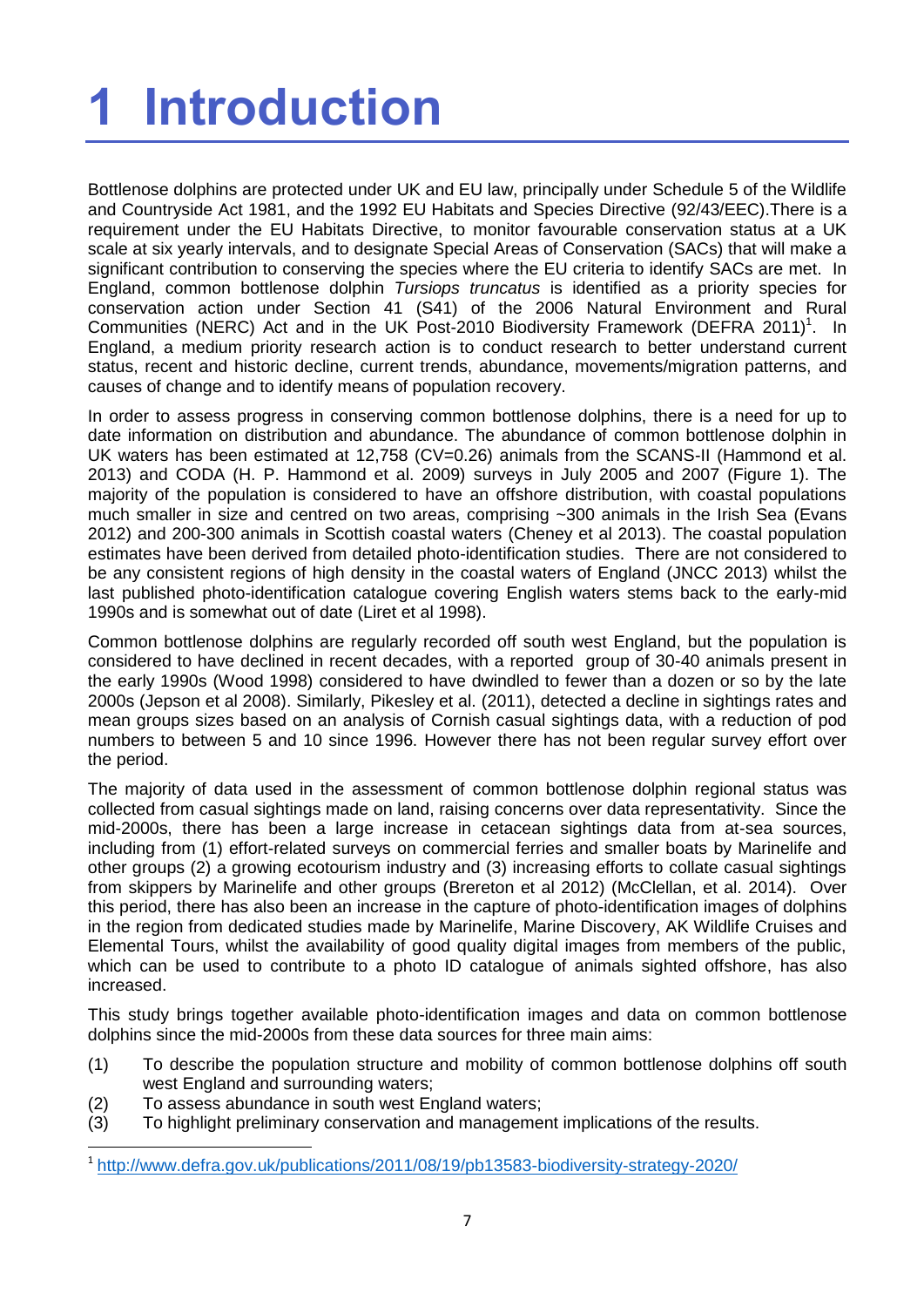## <span id="page-7-0"></span>**2 Materials and Methods**

#### <span id="page-7-1"></span>*2.1 Data sources*

Four main photo-identification sources were collated:

- I. Photos taken on Marinelife effort-related small boat surveys in the western English Channel 2009-2012 (Brereton et al 2012) (n=41 photo-id sightings)
- II. Photos collated from a variety of observers at sea, through Marinelife's casual sightings scheme in south west waters 2007-2014 (Brereton, et al. 2009)(n=87 photo-id sightings)
- III. Photos taken on Marine Discovery dolphin watching trips from Penzance, 2007-2013t (n=309 photo-id sightings)
- IV. Photos taken on AK Wildlife Cruises dolphin watching trips from Falmouth, 2013-2014 (n=48 photo-id sightings)

#### <span id="page-7-2"></span>*2.2 Cataloguing images*

Each image was linked to a database containing the survey date, photographer, time and position of the sighting, and group size. Images were graded with a quality rating based on the focus, angle, and size of the fin within the image (Wursig et al 1990). Recognisable individuals were identified according to whether they exhibited permanent (e.g., nicks, notches, damaged fins, or diagnostic fin shape) or temporary (e.g. depigmentation, skin lesions, scars, scratches, tooth rakes) features on their dorsal fins and bodies.

Three categories of markings were identified (following Ingram (2000) and Berrow (2012) :

**Severity Grade 1**: Marks consisting of significant fin damage or deep scarring that were considered permanent.

**Severity Grade 2**: Marks consisting of deep tooth rakes and lesions with only minor cuts present. **Severity Grade 3**: Marks consisting of superficial rakes and lesions.

Best right and left side Images of individual were compiled into a catalogue that included notes on mark type and similar animals, table of the months and regional locations of photographic captures, map of captures, number of sightings and associations with other animals.

#### <span id="page-7-3"></span>*2.3 Mobility and site fidelity*

The mobility and site fidelity patterns of individually identified dolphins were determined based on their re-sighting rate and presence across seasons (after (Moller et al . 2002), both within and between regions of the western English Channel. The regions included five English counties out to the 12 nm limit: Cornwall, Devon, Dorset, Hampshire and Sussex; and offshore UK waters (beyond 12nm); the Channel Islands and France. A composite for south west England was also identified (Cornwall, Devon and Dorset combined).

Sighting rates of individual dolphins were allocated into three categories according to re-sighting rate. Dolphins were defined as either:

- i. Probable resident if they were sighted >5 times and were present in multiple seasons;
- ii. Occasional visitors if dolphins were sighted 2-4 times and were present in multiple seasons;
- iii. Transient if dolphins were only observed on one occasion.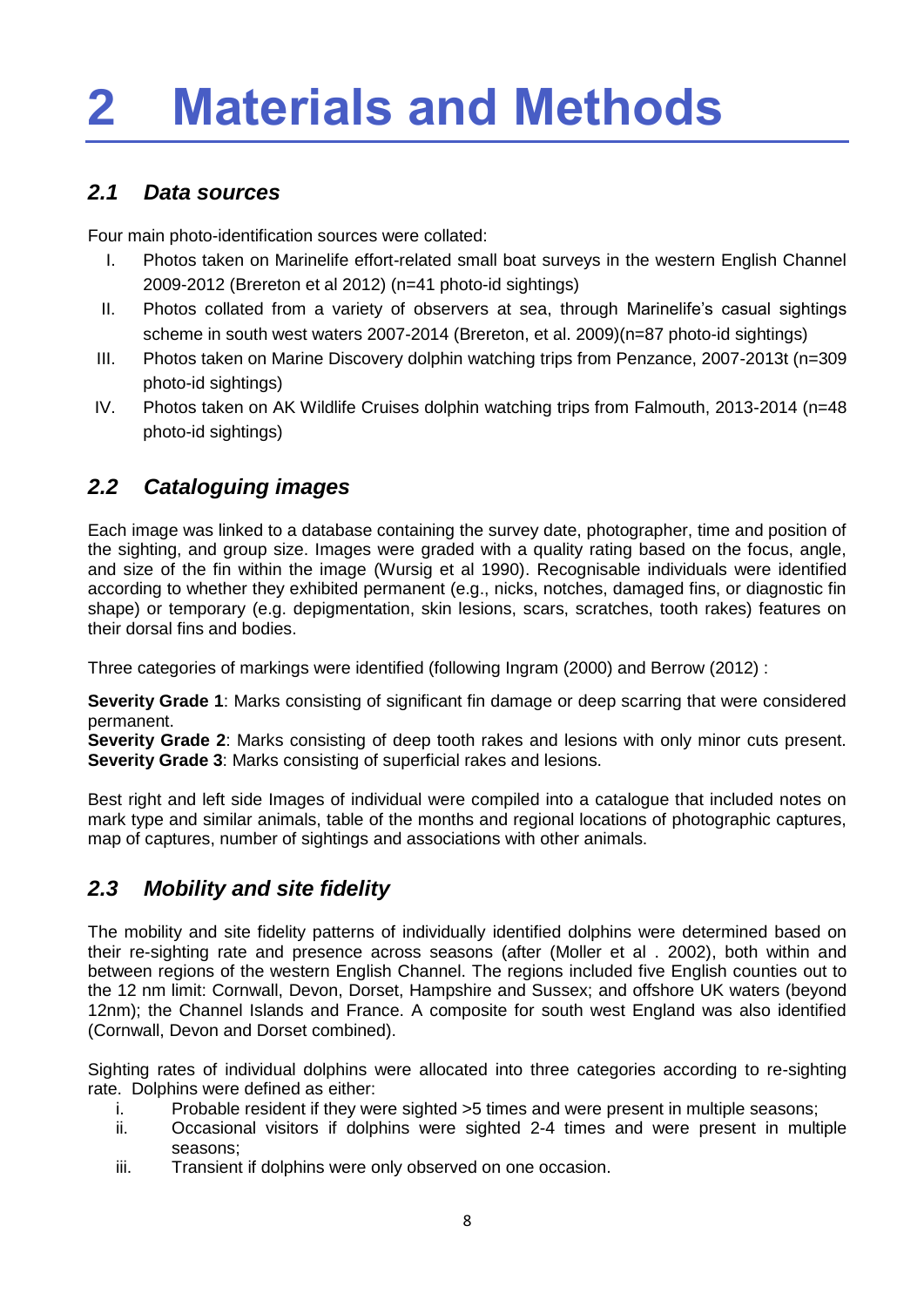#### <span id="page-8-0"></span>*2.4 Mapping sightings*

Captures events of individual dolphins (sightings and re-sightings) were plotted in a geographic information system (GIS) created in ARC Map 9.3.1.

#### <span id="page-8-1"></span>*2.5 Abundance*

Two methods were used to estimate abundance. A basic estimate of the minimum number of animals present (method 1) was made based on the assumption from studies elsewhere, that the number of well-marked (Grade 1) animals represents ~60% of the total number of animals present (respectively Peter Evans, Seawatch Foundation; Simon Berrow, Irish Whale and Dolphin Group; and Kevin Richardson, Cetacean Research & Rescue Unit pers. comm.). Thus, the total minimum number of animals occurring in each region was estimated based on a scaling factor of 1.67 for all Grade 1 animals recorded.

For south west England, there was sufficient re-sightings data to estimate absolute abundance (method 2) using the Chapman modification of the Lincoln-Petersen mark-recapture model (Chapman 1951), as has been used in numerous cetacean population studies approach (e.g. by (Currey R.J.C. 2007) (Balmer et al. 2008)). In the model (method 2) the number of animals that are captured (photographed), marked, and released is represented by **n1**. On a second capture event, the total number of animals captured is given by **n**2, and the number of previously-marked animals is represented by  $m<sub>2</sub>$ .

$$
\mathbf{N}_c = \begin{bmatrix} \frac{(n_1 + 1)(n_2 + 1)}{(m_2 + 1)} \end{bmatrix} - 1
$$

(Where **Nc** is really "**Nc-hat**", the estimated population size versus the true size)

The variance of the Chapman-modified estimate of population size is:

var (**N<sub>c</sub>**) = 
$$
\frac{(n_1 + 1) (n_2 + 1) (n_1 - m_2) (n_2 - m_2)}{(m_2 + 1)^2 (m_2 + 2)}
$$

The variance can be used to approximate a 95% confidence interval for the population estimate using the following equation:



Given the high degree of variability in the type and intensity of sampling effort between years and regions, data was pooled across years to construct two time periods and to derive an estimate of abundance for all years combined. These were 2008-2010 (n=34 individuals sighted) and 2011- 2013 (n=61). We considered survey work conducted 2008-2010 as the first three-year capture period, and the survey work 2011-2013 as the second three-year capture period.

The abundance estimate and confidence intervals were corrected by the mark rate (averaged across all groups encountered). Note that the model makes a number of assumptions:

- 1) The population is sampled only twice; once initially to mark a subset and again later to count the number of recaptures.
- 2) The population must be closed during the sampling period.
- 3) Each individual in the population has an equal probability of being captured.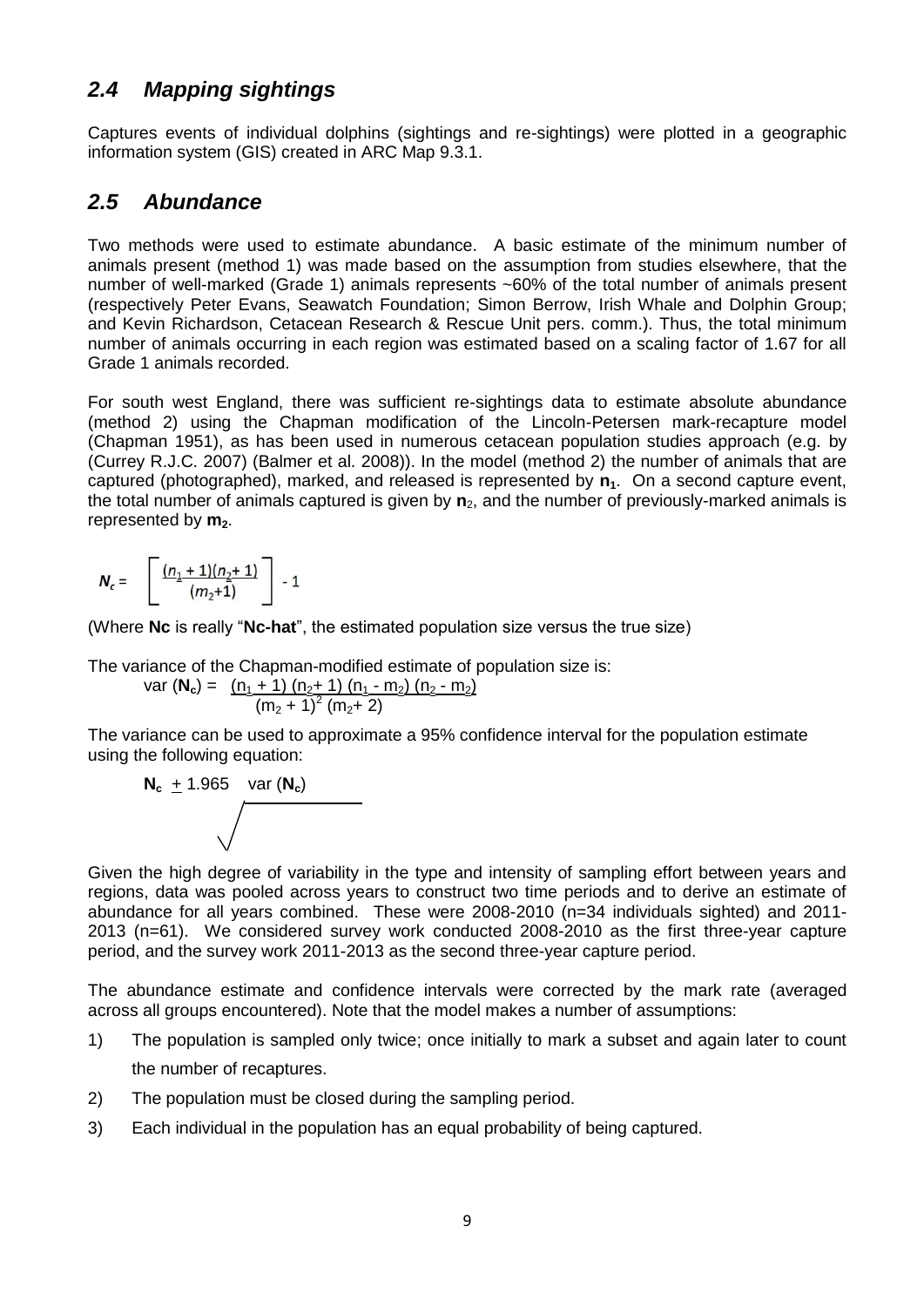4) The mark used to identify the individual does not harm the animal or reduce the likelihood of its being captured again in the second session.

#### <span id="page-9-0"></span>*2.6 Matches with other catalogues*

Photo-identification catalogues were obtained from:

- Normandy and Brittany,
- France (n= 600 individuals captured between 2004-2011 per Marie Louise, GECC),
- Ireland (n=208 individuals captured between 2007-2012 per Irish Whale and Dolphin Group -IWDG),
- Aberdeenshire, Scotland (n=128 individuals captured 2000-2008 per Caroline Weir)
- Cardigan Bay, Wales (n=412 individuals captured 2005-2011 per Cardigan Bay Marine Wildlife Centre).

#### <span id="page-9-1"></span>*2.7 Data representativity*

The extent to which the bottlenose dolphin photo-identification sightings data were representative, was evaluated in comparison to more wide ranging surveys and data collation activities (chiefly) off south west England undertaken by Marinelife. This comprised (1) 75 effort related common bottlenose dolphin sightings of 538 animals obtained from the English Channel during 681 dedicated small boat and ferry surveys between 1995 and 2011, totalling 128,000 km of track line and extending over  $~80\%$  of the western English Channel at 10km<sup>2</sup> resolution and (2) collation of 213 casual sightings totalling 2536 animals, submitted by skippers and other members of the public from 2004-2012 (Brereton et al 2012).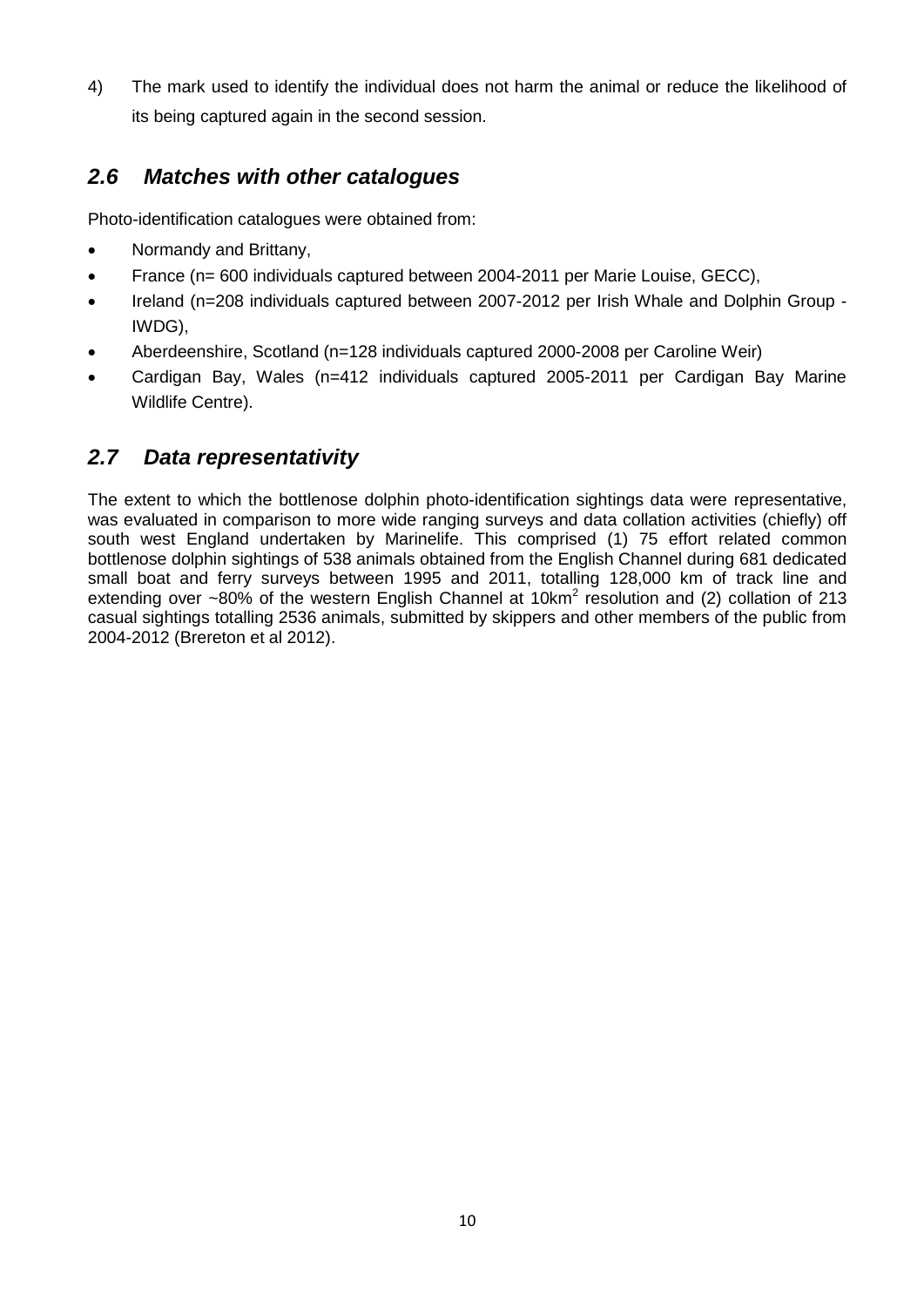### <span id="page-10-0"></span>**3 Results**

#### <span id="page-10-1"></span>*3.1 Sightings and re-sightings rates*

Photo-identification images were obtained on 87 dates between March 2007 and January 2014, from ~150 common bottlenose dolphin groups totalling ~1100 individual animals. On average photoidentification images were obtained for 50% of individuals within photographed groups observed/collated by Marinelife covering all waters off south west England and 74% of individuals within photographed by Marine Discovery in Mounts Bay, west Cornwall. From Marinelife data, 71% of individuals photographed were identifiable from photos, where mean group size was 14. On Marine Discovery surveys, 98% of individuals photographed were identifiable from photos; though mean group size was less than five animals in this dataset. Comparable data are not available for AK Wildlife Cruises.

There were 485 photographic sightings of 113 individuals, with 26% of animals (n=32) being resighted on one or more occasions (Figure 1). In the waters of south west England, the proportion of animals re-sighted was higher at 37%. Two individuals were recorded on 40 or more occasions.



<span id="page-10-2"></span>**Figure 1**: Bar chart showing the range of capture recaptures with > 70% of individuals encountered only once between 2007 and 2014.

New individuals were regularly encountered in south west England waters from 2007 to 2013, with a more rapid increase in 2013, primarily due to a large, new group being recorded off east Cornwall (Figure 2).



<span id="page-10-3"></span>**Figure 2**: Discovery curves of identified common bottlenose dolphins off south west England between 2007 - 2013.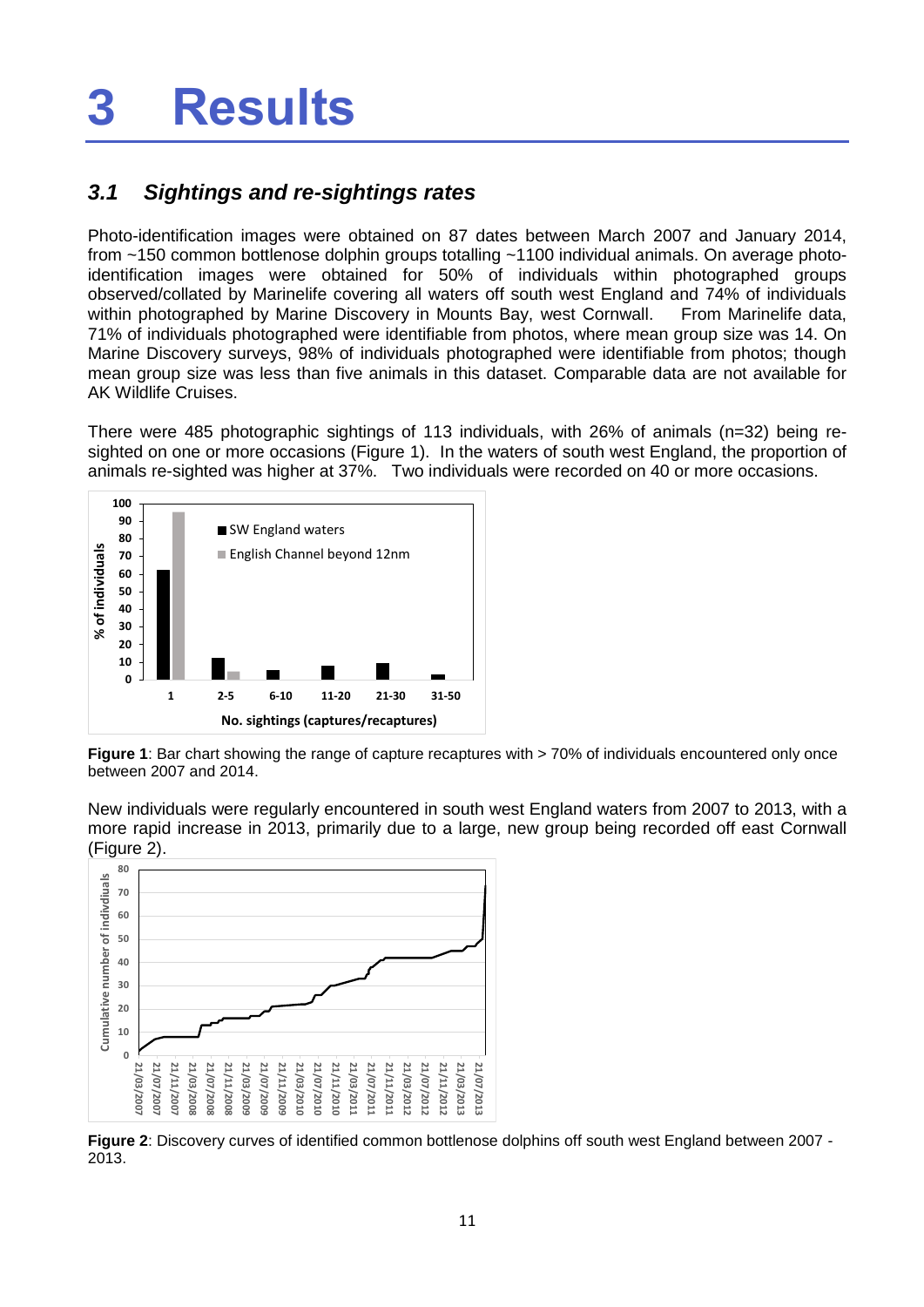#### <span id="page-11-0"></span>*3.2 Regional distribution*

In the English Channel, photo-id images were obtained from inshore waters (within the 12 nm limit) of five south coast of England counties, and adjacent offshore UK waters (beyond the 12nm limit) waters, Channel Islands and French waters (Figure 3).



<span id="page-11-1"></span>**Figure 3**: Location map of photo-identified animals.

Red circles represent re-sighted animals; black circles represent animals sighted once only. The white line represents the 12 mile limit and for Cornwall, Devon and Dorset the boundary of south west waters. The dark line represents the southern limit of UK territorial waters in the Channel and is the limit of offshore UK waters. Water depth runs from less than 20m (yellow) through to more than 200m (dark blue shading).

The majority of animals (two-thirds of individuals) were recorded off south west England, especially Cornwall (56% of individuals), which may in part reflect the higher intensity of sampling effort in this area. Devon and Dorset recorded two-thirds fewer individuals than Cornwall. There were 20 individuals identified from three groups encountered in offshore UK waters.

|               | Number of individuals re-sighted |                |          |             |          |             |             |                |                           |             |
|---------------|----------------------------------|----------------|----------|-------------|----------|-------------|-------------|----------------|---------------------------|-------------|
|               | No.<br>individuals               | All<br>regions | Cornwall | Devon       | Dorset   | Hants       | Sussex      | Offshore<br>UK | Channel<br><b>Islands</b> | France      |
| Cornwall      | 64                               | 28             | 27       | 14          | 13       | $\Omega$    | $\mathbf 0$ | $\Omega$       | $\Omega$                  |             |
| Devon         | 19                               | 15             | 14       | 9           | 11       | $\Omega$    | 0           | $\Omega$       | $\Omega$                  | $\Omega$    |
| Dorset        | 19                               | 15             | 13       | 11          | 10       | $\mathbf 0$ | $\mathbf 0$ | $\mathbf 0$    | $\Omega$                  | 1           |
| <b>SW</b>     | 74                               | $29*$          |          |             |          |             |             |                |                           |             |
| England       |                                  |                |          |             |          |             |             |                |                           |             |
| Hampshire     | 3                                | 0              | 0        | $\Omega$    | $\Omega$ | 0           | 0           | 0              | $\Omega$                  | $\Omega$    |
| <b>Sussex</b> | 1                                | $\Omega$       | 0        | $\Omega$    | 0        | $\Omega$    | $\Omega$    | $\Omega$       | $\Omega$                  | $\Omega$    |
| Offshore      | 20                               | 1              | 0        | $\mathbf 0$ | 0        | $\mathbf 0$ | $\mathbf 0$ | 1              | $\Omega$                  | $\mathbf 0$ |
| UK waters     |                                  |                |          |             |          |             |             |                |                           |             |
| Channel       | 5                                | $\Omega$       | 0        | $\Omega$    | $\Omega$ | $\mathbf 0$ | $\mathbf 0$ | $\Omega$       | $\Omega$                  | $\Omega$    |
| Islands       |                                  |                |          |             |          |             |             |                |                           |             |
| France        | 12                               | $\overline{2}$ | 1        | $\Omega$    | 1        | $\mathbf 0$ | $\mathbf 0$ | $\Omega$       | $\Omega$                  | $\Omega$    |
| All areas     | 113                              |                |          |             |          |             |             |                |                           |             |

<span id="page-11-2"></span>**Table 1**: Number of individual animals sighted and re-sighted by region.

Note: \* of the SW (south west)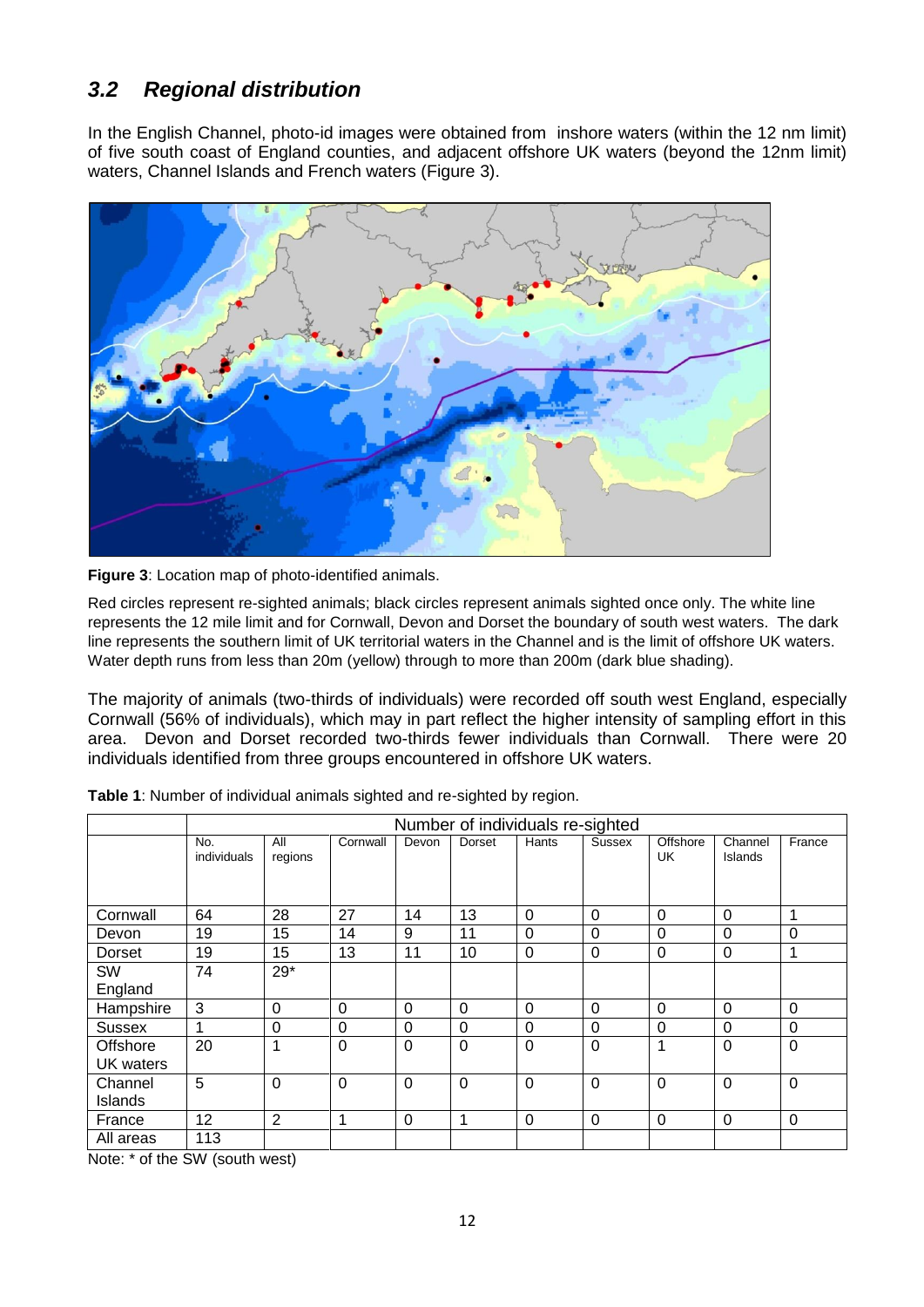#### <span id="page-12-0"></span>*3.3 Regional and county-level site fidelity off south west England*

The majority of dolphins encountered (63%) were classed as transient (Table 2), with 21% classed as probable residents and 10% occasional visitors. In Cornwall, there were 19 animals considered to be probably resident, six (32% of the total) of which were only encountered in Cornish waters, including one animal recorded 46 times between March 2007 and August 2013. This data suggests that a small proportion of dolphins encountered in coastal Cornish waters have a highly restricted distribution. The other 13 probable resident animals together with occasional visitors were chiefly seen elsewhere in Devon and Dorset waters. A single movement was detected between French and Cornish waters, but only between deeper waters areas (>50m deep), indicating a mobile offshore population, rather than interchange between offshore and coastal animals.

Movements detected between Devon and Dorset, were chiefly of animals that were also recorded off west Cornwall. There were no probable resident individuals found to be restricted to either Devon or Dorset. There were a number of instances where animals moved back and forth between Devon/Dorset and Cornwall within a single season, with movement to Cornwall made within a week at times.

Movement was detected between France and Dorset, and Devon and France but on both occasions these were of lone sociable dolphins.

Interchange was detected between groups recorded in deeper Offshore UK waters, though no offshore animals were re-sighted in coastal areas. There were no re-sightings of photo-id animals from the Channel Islands, Hampshire and Sussex, though few animals were photographed (Table 2).

|                 | No.<br>residents | <b>Occasional</b><br>visitors | No.<br>transient |
|-----------------|------------------|-------------------------------|------------------|
| <b>Cornwall</b> | 19 (29%)         | 6(9%)                         | $41*$            |
|                 |                  |                               | (62%)            |
| <b>Devon</b>    | 1(5%)            | 7 35%)                        | 12 (60%)         |
| <b>Dorset</b>   |                  | 9(45%)                        | 11 (55%)         |
| <b>SW</b>       | 20 (27%)         | 8 (10%)                       | 49*              |
| <b>England</b>  |                  |                               | (63%)            |

<span id="page-12-2"></span>**Table 2:** Site fidelity in south west English waters (n=78 individuals).

\*Note that some animals recorded in Falmouth Bay in 2013 and classed as inshore transients based on proximity to land. However, their behaviour suggested they may have been from an offshore pod.

#### <span id="page-12-1"></span>*3.4 Associations*

Across all years, re-sighted animals were associated with an average of 23 other catalogued animals (range 8-35 animals). There was considerable interchange between groups. Individual dolphins moved regularly between groups of different sizes, this varying between weeks, seasons, years and in some cases within single days. For example, one animal was recorded in 12 different group sizes, ranging from 3-20 animals from 2008-2013 (Figure 4).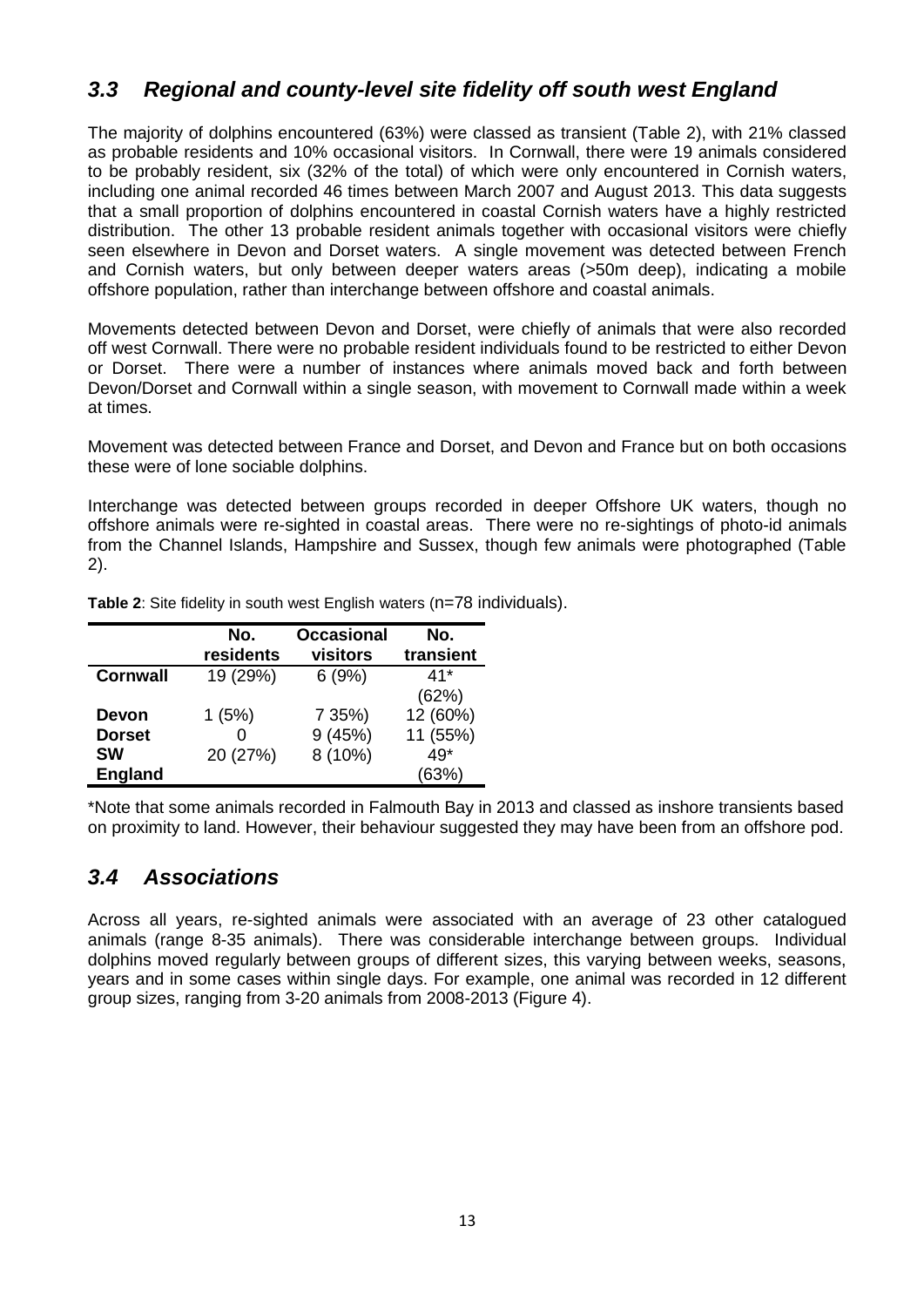

<span id="page-13-2"></span>**Figure 4**: Examples of group sizes one individual common bottlenose dolphin was recorded in 2008 - 2013.

#### <span id="page-13-0"></span>*3.5 Abundance*

Using method 1, a minimum of ~140 adult/well grown juvenile animals were estimated to have occurred within the sampled areas of the western English Channel between 2007 and 2013, including ~100 in SW England/surrounding UK waters and ~80 animals in Cornish waters (Table 3). Using method 2 (Chapman 1951), abundance for south west England for the period 2008-2013 was estimated at 113 animals (range 87-142 95% CL), compared with an estimate of 82 using method 1.

<span id="page-13-3"></span>**Table 3**: Minimum numbers of animals estimated to have been present in the western Channel 2007 - 2013 using Method 1.

|                               | <b>Estimated</b><br>no.<br>animals –<br>all years | <b>Estimated</b><br>no.<br>animals<br>$\blacksquare$<br>peak year | <b>Peak</b><br>year(s) |
|-------------------------------|---------------------------------------------------|-------------------------------------------------------------------|------------------------|
| <b>Cornwall</b>               | 78                                                | 60                                                                | 2013                   |
| Devon                         | 25                                                | 17                                                                | 2009                   |
| <b>Dorset</b>                 | 29                                                | 22                                                                | 2011                   |
| <b>SW England</b>             | 90                                                | 60                                                                | 2013                   |
| SW England & offshore         | 102                                               | 60                                                                | 2013                   |
| UK                            |                                                   |                                                                   |                        |
| All<br>(W.<br>regions<br>Eng. | 138                                               | 65                                                                | 2009,                  |
| Channel)                      |                                                   |                                                                   | 2013                   |

#### <span id="page-13-1"></span>*3.6 Matches with other catalogues*

No matches were found between animals in this catalogue and those for northern France, Ireland, Scotland and Wales. However, given the large body of animals to check over, it is possible that some shared animals may have been overlooked. Extensive work has been undertaken to look for matches between French Channel dolphins (Normandy/NE Brittany) and Wales and Ireland, but no matches have yet been found (Marie Louse pers. comm.). Similarly, a study by (Liret et al 1998) did not detect any movements between Normandy/the Channel Islands and the south coast of England. However, there has been a recapture along the French coast, from a transient group recorded in the Bay of Mont Saint Michel in 2007 and recaptured near La Rochelle in 2012 (Marie Louse pers. comm.)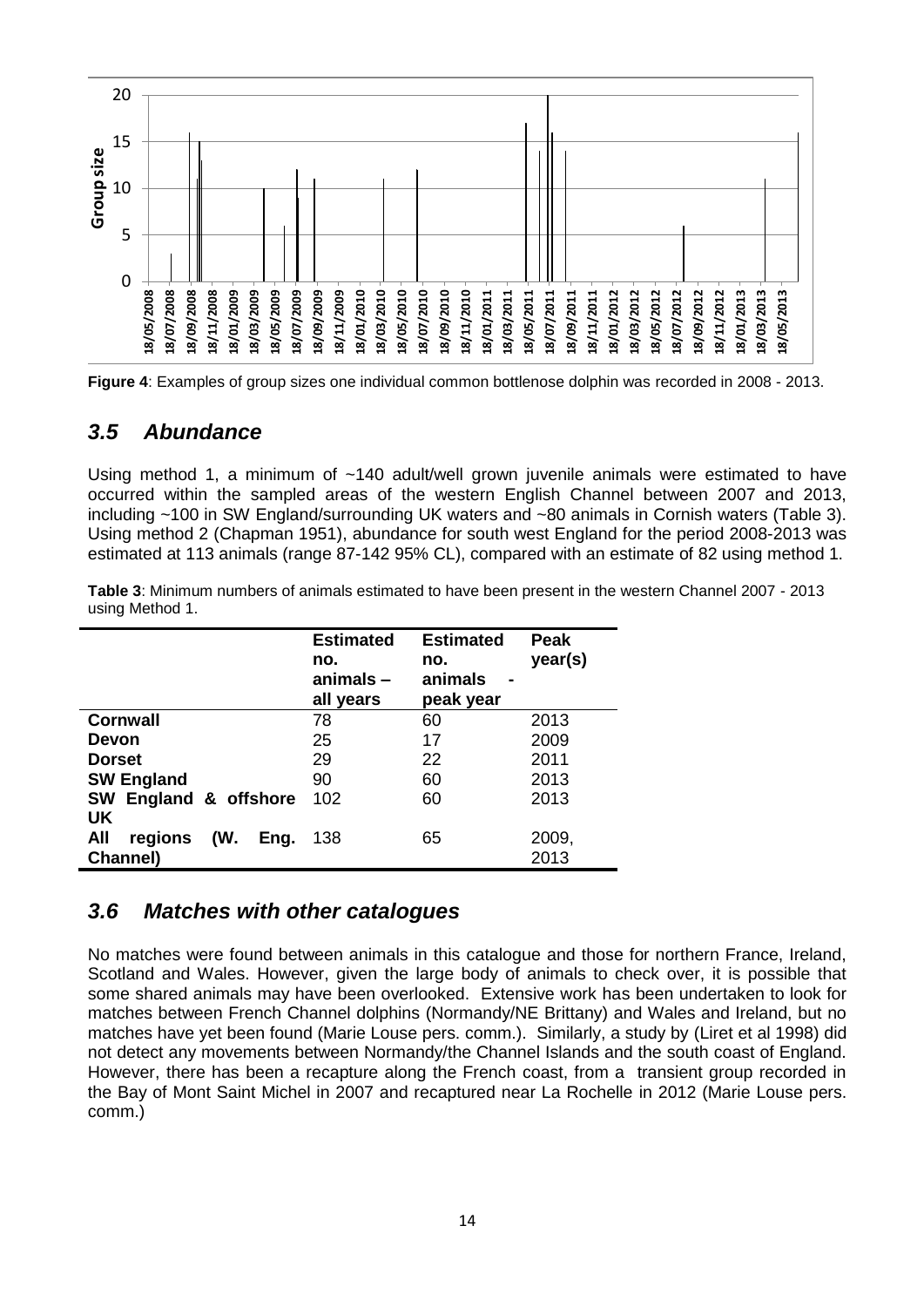### <span id="page-14-0"></span>*3.7 Data representativity*

Photo-identification images of one or more animals were obtained from 7% of common bottlenose dolphins groups detected on effort related Marinelife surveys (n=75 groups totalling 538 animals, mean group size 7, max 44) and 16% of casual sightings of common bottlenose dolphin groups collated by Marinelife from public sources (n=213 groups totalling 2536 animals, mean group size 12, max ~100) in the western English Channel (data source: (Brereton et al 2012) (Figure 5). The distribution of coastal animals from Marinelife surveys reflected that from photo sightings. However, there were relatively few photo sightings captures from deeper mid-Channel waters where common bottlenose dolphins are regularly recorded (Figure 5) and within the large population of  $\sim$ 400 animals found in east Brittany/Normandy/Channel Islands.

#### <span id="page-14-1"></span>*3.8 Sociable animals*

Two lone common bottlenose dolphins were recorded, including Georges/Randy recorded off the Devon, Dorset and Normandy coastlines and George II/Nobby/Clett recorded off the Devon coast. Georges is wide-ranging, with records stemming back to 1999 from France (Brittany, Isle of Ushant, Cherbourg, Dieppe, and Calais), Belgium (Zeebrugge) and the Netherlands (Rotterdam), whilst George II has also been recorded in Ireland, the Isle of Man, Scotland and Wales. Other sociable animals have been recorded in the Channel in recent years but are not contained within this catalogue including 'Dave' (a female dolphin) which was regularly recorded off Kent from at least 2007-2011 (Simmonds et al 2008) and a fourth 'flipper' was recorded in several locations off the Dorset coast including Weymouth and Kimmeridge in the early 2000s (Marinelife unpublished data).

The presence of four lone animals is more than expected and it is possible that other lone dolphins may have been overlooked, given that animals seen by the public area often reported as well-known animals, which may not always be the case.



<span id="page-14-2"></span>**Figure 5**: Relative abundance at 10 km2 scale (left side plot) and mapped sightings (right side plot).

Taken from Marinelife surveys and mapped casual sightings submitted to Marinelife (red dots) of bottlenose dolphin in the English Channel, including all non-photographed animals (taken from (Brereton et al 2012). Relative abundance categories in squares are: none seen (white cells), <0.01 counted per km (light orange), 0.01-0.049 per km (orange), 0.05-0.49 (dark orange), 0.5-0.99 per km (light red), >1/km (red). Cetacean sightings categories: 1 (smallest circle), 2 - 9, 10 - 49, 50 - 99, 100 - 999, >1000 (largest circle). Marinelife surveys were undertaken over the period 1995-2012 in all seasons, whilst casual sightings were collated 2004-2012 (Brereton et al 2012).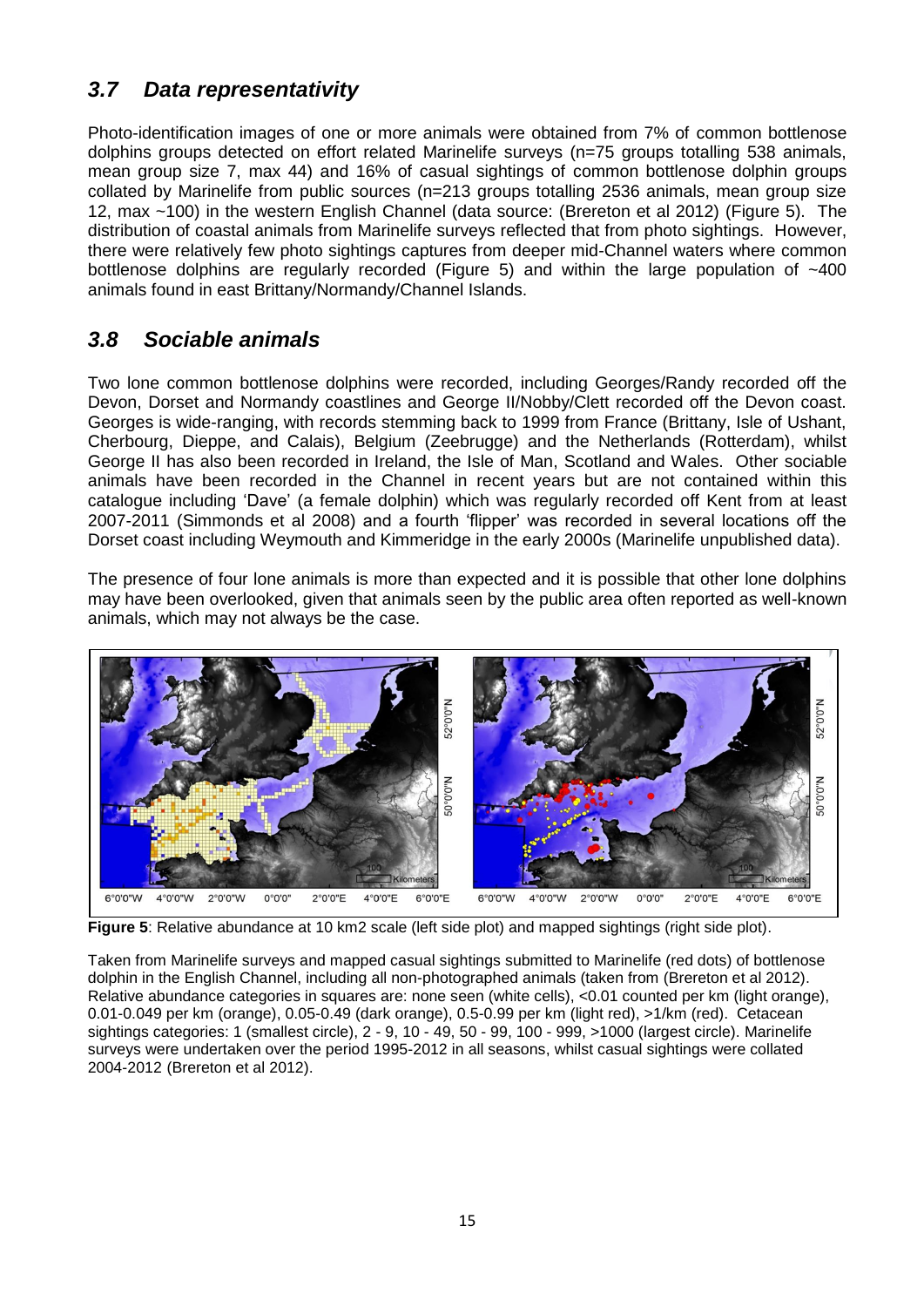### <span id="page-15-0"></span>**4 Discussion**

#### <span id="page-15-1"></span>*4.1 Population structure*

The available evidence from this and other studies suggest three separate sub-populations of common bottlenose dolphins in the western English Channel, with no documented interchange and demarcated by bathymetry, with no interchange detected, other than for lone, sociable animals. These are:

- 1) A large population coastal, shallow waters of E Brittany/ W Normandy/Channel Islands (estimated at 387 in 2010, with ~600 individuals identified through photo-id). This is one of the largest coastal populations in Europe (Louis and GECC pers. comm.).
- 2) An offshore pelagic population of unknown size and limit that is likely to form part of a much larger population of pelagic shelf waters, covering the Celtic Sea, the Western Approaches and the Bay of Biscay (SCANS II 2008).
- 3) A small and well mixed population in coastal waters of south west England centred on Cornwall, extending to the inshore waters of Devon and Dorset, estimated at 60 adults/subadults in 2013 and ~100 individuals occurring 2007-2013, including 30 probable resident animals. Both estimates for south west England may be biased high. Method 1 assumes, all coastal sightings were classed as inshore transients rather than stray offshore animals, which may not hold true, especially for the large group of new animals recorded in 2014 off east Cornwall, which showed characteristics in size and behaviour of offshore animals. Secondly, method 2 assumes no recruitment or mortality from the population, over the eight year study period.

The detection of separate sub-populations in the western Channel is broadly consistent with the findings of (Louise, et al. 2014) who showed from biopsy analysis that common bottlenose dolphins inhabiting offshore waters in the north east Atlantic form separate population to those occurring inshore, with the coastal south of England apparently supporting a separate population. Similarly photo-ID studies by (Liret et al 1998) found no exchange of animals between Normandy, France and English waters. The existence of separate coastal and offshore populations of bottlenose dolphin has been documented throughout its range (Würsig and Würsig 1977) (Hoelze et al 1998). River estuaries, headlands and sand banks with uneven seabed relief and/or strong tidal currents are often favoured in coastal waters (Reid et al 2003). In the North Atlantic, offshore and coastal forms have been identified (Mead and Potter 1995). Coastal forms may also exhibit a regional subpopulation structure, based on toxicology, diet (Borrel, et al. 2005) , genetics (Natoli, et al. 2005) and habitat characteristics including seabed topography, salinity and water temperature (Natoli, et al. 2005). Coastal populations, bottlenose in the north east Atlantic dolphins have been known to maintain definable, long-term multi-generational home ranges (Hammond et at. 2008).

Common bottlenose dolphins are infrequently seen east of Dorset/Cherbourg Peninsula (Reid et al 2003) (Evans et al 2003) and this found no evidence from photo-identification study that a regular population is present in English waters of the Eastern English Channel.

Previous studies have indicated that the south west England population of common bottlenose dolphins is precariously low at less than 20 animals (Wood 1998)(Nick Tregenza pers. obs., and (Pikesey et al 2011) and that the population is in decline (Doyle et al 2008), suggested there had been a 73% decrease in sightings rate from 1990-2007; a period over which recording effort has increased. Evans (Evans et al 2003) detected an apparent decline since 1996, whilst Pikesey (Pikesey et al 2011) found a reduction in pod numbers of Cornwall to between 5 and 10 since 1996. The results from this study do not concur with these results. Abundance was at least three times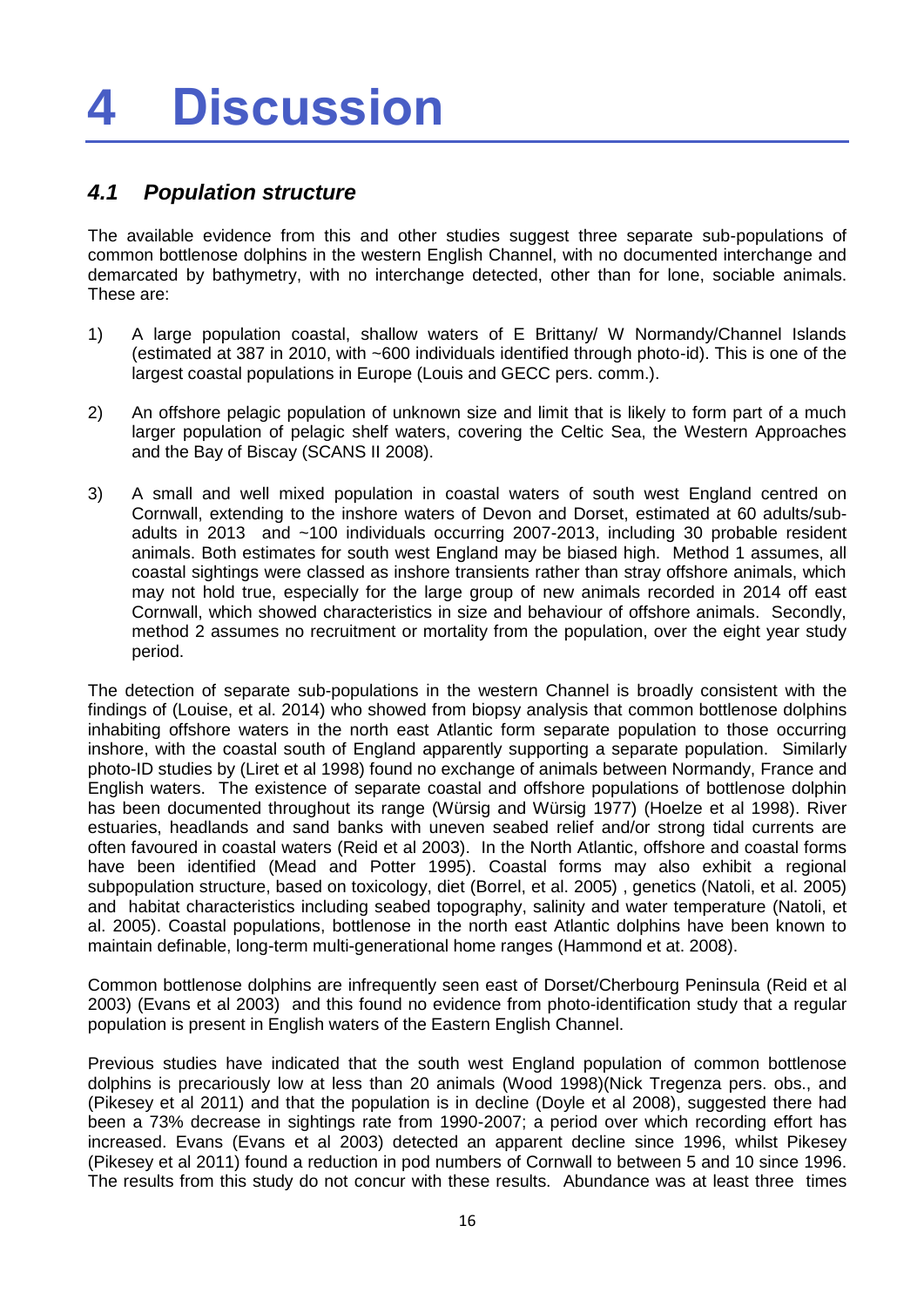higher (based on the number of individuals photographed) than previous estimates from regional studies, suggesting that either the population has been underestimated in the past and/or the population is increasing rather decreasing of late. The SCANS-II survey estimated 395 (CV = 0.74) bottlenose dolphins in the English Channel and contiguous southern North Sea, and 5,370 (CV = 0.49) individuals in the Celtic Sea and adjacent shelf waters in July 2005, with this estimate grouping sub-populations together (Hammond et at. 2008).

The northern limits of the south west England coastal population were not determined in this study, but it is likely to extend along the north coast, including in areas with regular sightings such as St Ives Bay, Newquay and perhaps as far north as Bideford Bay (Russ Wynn, Peter Evans pers. comm.). Sightings of common bottlenose dolphins between here and the large population found in Cardigan Bay, west Wales are scant (Baines and Evans 2012), further highlighting the separation of the south west England coastal population from other well-known populations.

Seasonal patterns in common bottlenose dolphins have been detected in English Channel waters in past studies (Evans. 1990) (Williams, et al. 1996) (Wood 1998) (Evans et al 2003), although the evidence does not give a consistent picture, whilst the studies were hampered by the common problem of low levels of survey outside summer months. More recent analyses, with wider temporal and spatial coverage, including sightings data used in this study (Brereton et al 2012) (McClellan, et al. 2014) suggest a more even year-round distribution of common bottlenose dolphin off south west England and the wider Channel, though across the UK as a whole a peak period between July to October is evident (Reid et al 2003) (Evans et al 2003) (Paxton et al. 2013).

Although comparisons with other catalogues, did not detect any movements between south west England, France, Wales and Scotland, given the large volume if images, it is possible that matches were overlooked. Analyses of photo-identification data from multiple studies elsewhere have shown that common bottlenose dolphins can make long-distance movements between the east and west coasts of Scotland, and between Scottish and Irish waters (Robinson et al. 2012), so a small degree of connectivity is likely.

#### <span id="page-16-0"></span>*4.2 Implications of a new management unit*

The data presented in this report supports the suggestion to reconsider management units in the coastal waters, to consider the south west of England as a discrete management unit for common bottlenose dolphins of both UK and national importance in conservation terms. Although there are a much greater number of bottlenose dolphins offshore that may occasionally visit UK inshore waters, this report supports the theory of a separate inshore population. Given that there may be in the region of u to ~600 animals regularly occurring in UK coastal waters (combined totals from Cardigan Bay, west Scotland, Moray Firth/Aberdeenshire, SW England), it is crudely estimated that south west coastal waters may hold ~10% of the total UK coastal population over a period of several years, with more than 1% present in any one year. The south west likely represents the only region in England supporting a discrete resident (with year round sightings) population of common bottlenose dolphins..

The presence of neonates and calves in a high proportion of groups in coastal south west England waters (Marinelife and Marine Discovery, unpublished data, with for example, 90% of groups in Mounts Bay, Cornwall comprised of 12 or more animals) highlights the importance of coastal south west waters as a nursery area for common bottlenose dolphins. In addition, a small proportion of dolphins encountered in coastal Cornish waters appeared to have a highly restricted distribution, remaining only in Mounts Bay.

The evidence presented in this study suggest the coastal English Channel waters of south west England from Cornwall to Dorset represent the only known consistent region of high density in England, acting as an important feeding and nursery area.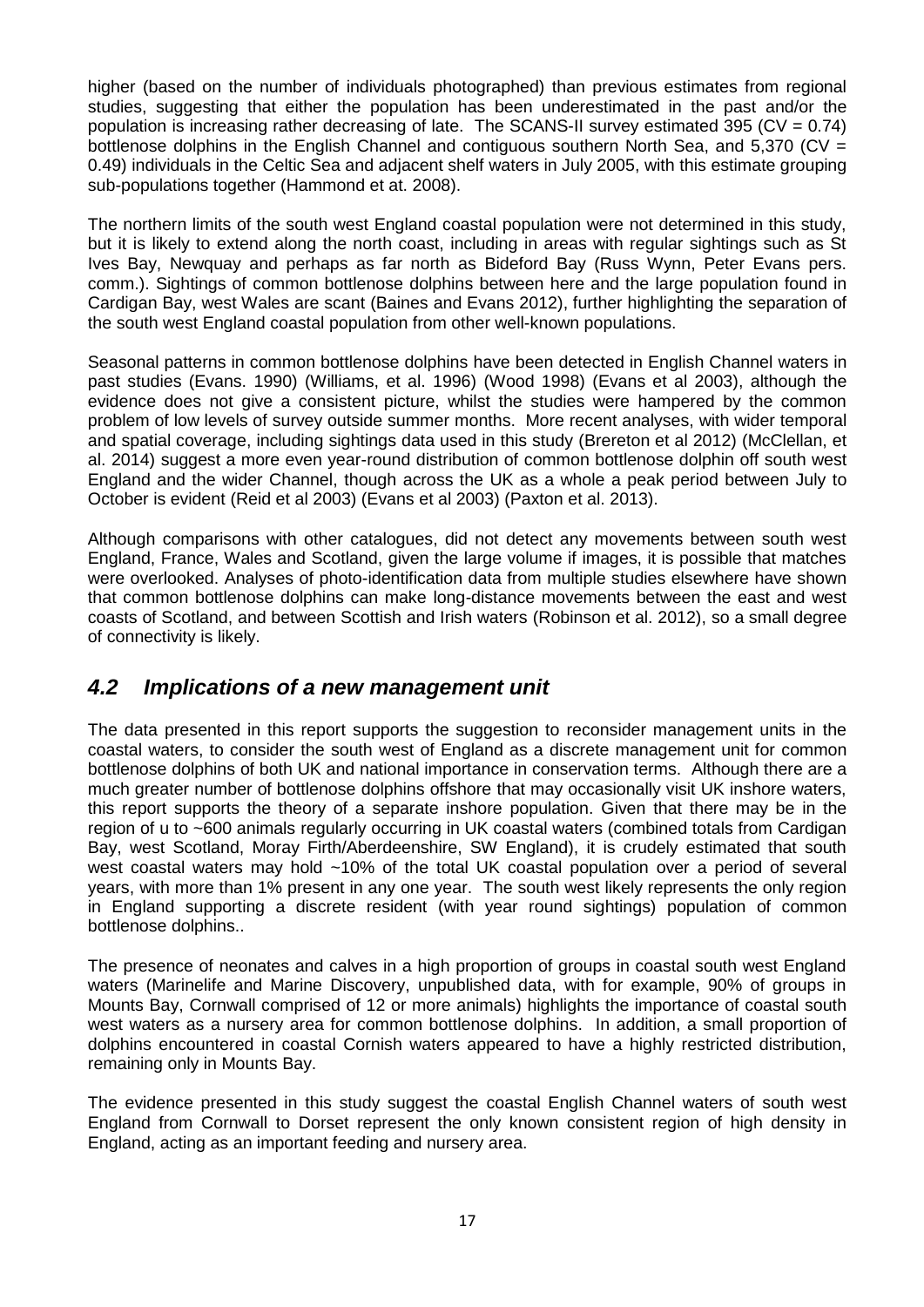Similarly, the two established SACs for coastal bottlenose dolphins: the Moray Firth, Scotland and Cardigan Bay, Wales (JNCC 2013). Candidate Special Areas of Conservation (SACs) are clearly identifiable areas which make a significant contribution to conserving the species and which represent "the physical and biological factors essential to [its] life and reproduction" (EC 1992).

#### <span id="page-17-0"></span>*4.3 Future survey work recommended*

Given the findings in this study, there is a need for a more concerted effort to continue to build evidence on the distinctions between the inshore and offshore populations, the range of the restricted distribution of the inshore group, and a need to monitor changing status. Further analysis in the future to further compare with other growing catalogues would be worthwhile, in particular a separate catalogue in Cardigan Bay (Natural Resource Wales/ Seawatch Foundation catalogue), which has since been highlighted.

Due to the relatively low level of sampling effort in this study, it is possible that the size of the coastal population has been underestimated, whilst the past level of sampling effort lacks power to detect annual change. In addition, a number of assumptions are made in the model (e.g. that it is a closed population), although these were considered to be appropriate, more resources would allow further investigation of differences in model choice.

A systematic survey of inshore waters is recommended from the Isle of Wight to Hartland Point to more accurately estimate absolute population size and to determine key feeding, calving and nursery areas. Once a robust baseline has been established, a risk-based monitoring strategy could be developed and implemented to enable any policy relevant changes in status to be identified, to help assess and refine conservation actions. It is not clear the extent to which the population extends westwards, including to the Scilly Isles, and northwards (North Devon) which further survey work would help to determine this.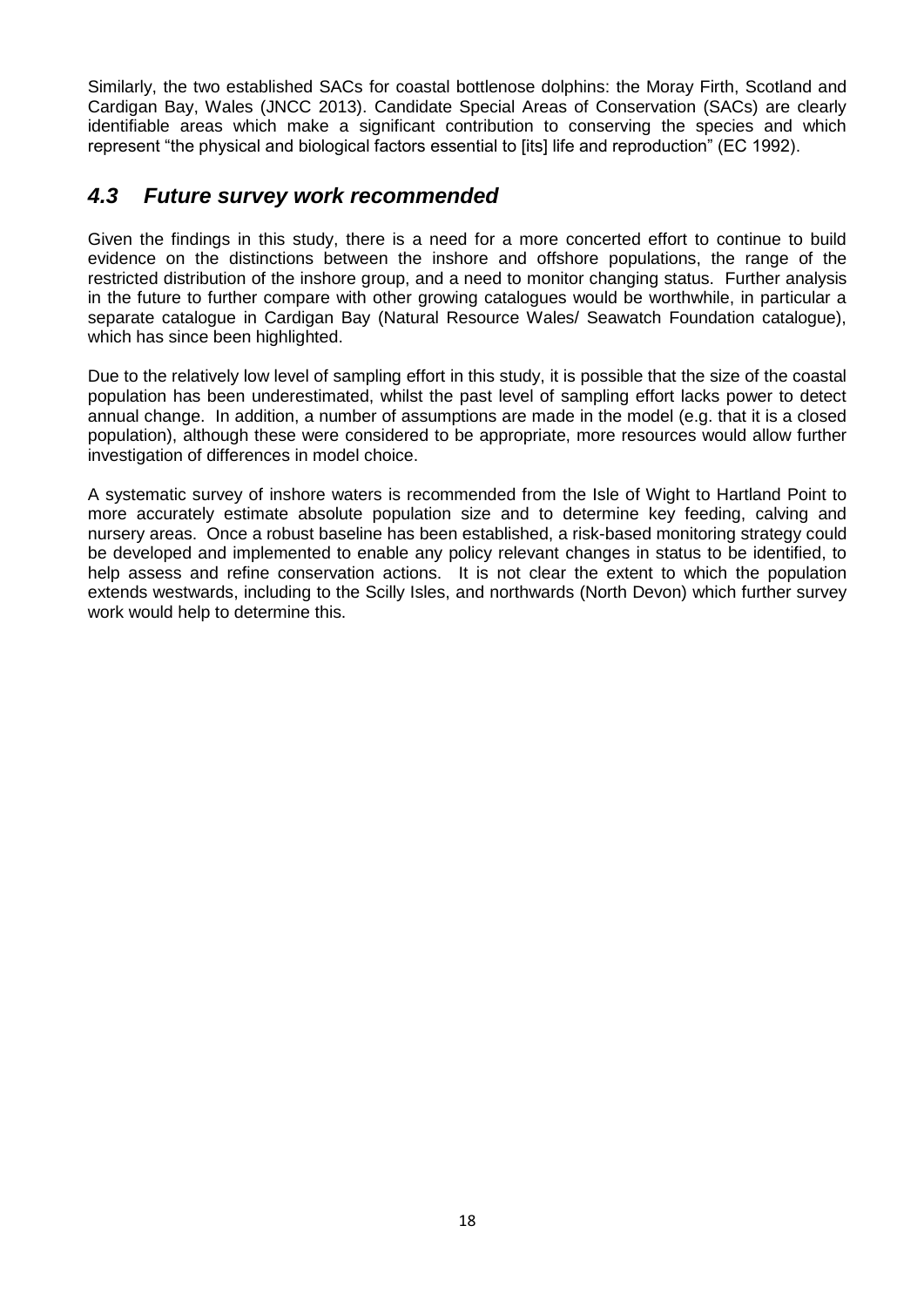### <span id="page-18-0"></span>**5 References**

- **Baines M.E. and Evans, P.G.H.** (2012) Atlas of the Marine Mammals of Wales. CCW Monitoring Report No. 68. 2<sup>nd</sup> edition. 139pp.
- **Berrow, S., J. O'Brien, L. Groth, A. Foley, and K. Voigt.** (2012) Abundance estimate of bottlenose dolphins (Tursiops truncatus) in the Lower River Shannon candidate Special Area of Conservation, Ireland. Aquatic Mammals 38, 136–144.
- **Borrell A., Aguilar A., Tornero V., Sequeira M., Fernandez G. and Alis S.** (2005) Organochlorine compounds and stable isotopes indicate bottlenose dolphin subpopulation structure around the Iberian Peninsula. Environment International 32(4), 516-523.
- **Brereton T.M., Wynn R., MacLeod C., Bannon S., Scott B., Waram, J., Lewis, K., Phillips, J., Martin, C. and Covey, R.** (2009) Status of Balearic Shearwater, White-beaked Dolphin and other marine animals in Lyme Bay and surrounding waters. Marinelife Report to Natural England, Verwood, Dorset.
- **Brereton T.M., Lewis, K. and MacLeod C.M**. (2012) Surveys for cetaceans, seabirds and other large marine animals in the English Channel. Charm III Final Project Report, Marinelife.
- **Chapman, D.G.** (1951) Some properties of the hypergeometric distribution with applications to zoological censuses. Univ. Calif.Publ. Statist. 1, 131-60.
- **Cheney B., Thompson P.M., Ingram S.N., Hammond P.S., Stevick P.T., Durban J.W., Culloch R.M., Elwen S.H., Mandleberg L., Janik V.M., Quick N.J., Islas-Villanueva V., Robinson K.P., Costa M., Eisfeld S.M., Walters A., Phillips C., Weir C.R., Evans P.G.H., Anderwald P., Reid R.J., Reid J.B. and Wilson B.** (2013) Integrating multiple data sources to assess the distribution and abundance of bottlenose dolphins Tursiops truncatus in Scottish waters. Mammal Review 43 (1), 71–88
- **Currey R.J.C., Dawson S.M., Slooten E.** (2007) New abundance estimates suggest Doubtful Sound bottlenose dolphins are declining. Pac Conserv Biol 13, 265−273.
- **CODA** (2009) Cetacean Offshore Distribution and Abundance in the European Atlantic (CODA). <http://biology.st-andrews.ac.uk/coda/>
- **Defra** (2011) Biodiversity 2020: A strategy for England's wildlife and ecosystem services. Online at <http://www.defra.gov.uk/publications/2011/08/19/pb13583-biodiversity-strategy-2020/>
- **Doyle J., Goodwin L. and Loveridge, J.E**. (2008) The Decline of Inshore Bottlenose Dolphins (Tursiops truncatus) in Southwest England. Cornwall Wildlife Trust, Five Acres, Allet, Truro.
- **EC** (1992) Official text of the European Habitats Directive. Available from: [http://eur](http://eur-lex.europa.eu/LexUriServ/LexUriServ.do?uri=CELEX:31992L0043:EN:NOT)[lex.europa.eu/LexUriServ/LexUriServ.do?uri=CELEX:31992L0043:EN:NOT](http://eur-lex.europa.eu/LexUriServ/LexUriServ.do?uri=CELEX:31992L0043:EN:NOT)
- **Evans, P.G.H.** (1990) Whales, dolphins and porpoises. The Order Cetacea. Pp. 299-350. In: Handbook of British Mammals. (Editors G.B. Corbet and S. Harris). Blackwell, Oxford. 588pp.
- **Evans P.G.H., Anderwald P. and Baines M.E.** (2003) UK Cetacean Status Review. Report to English Nature & Countryside Council for Wales. Sea Watch Foundation, Oxford, 162 pp.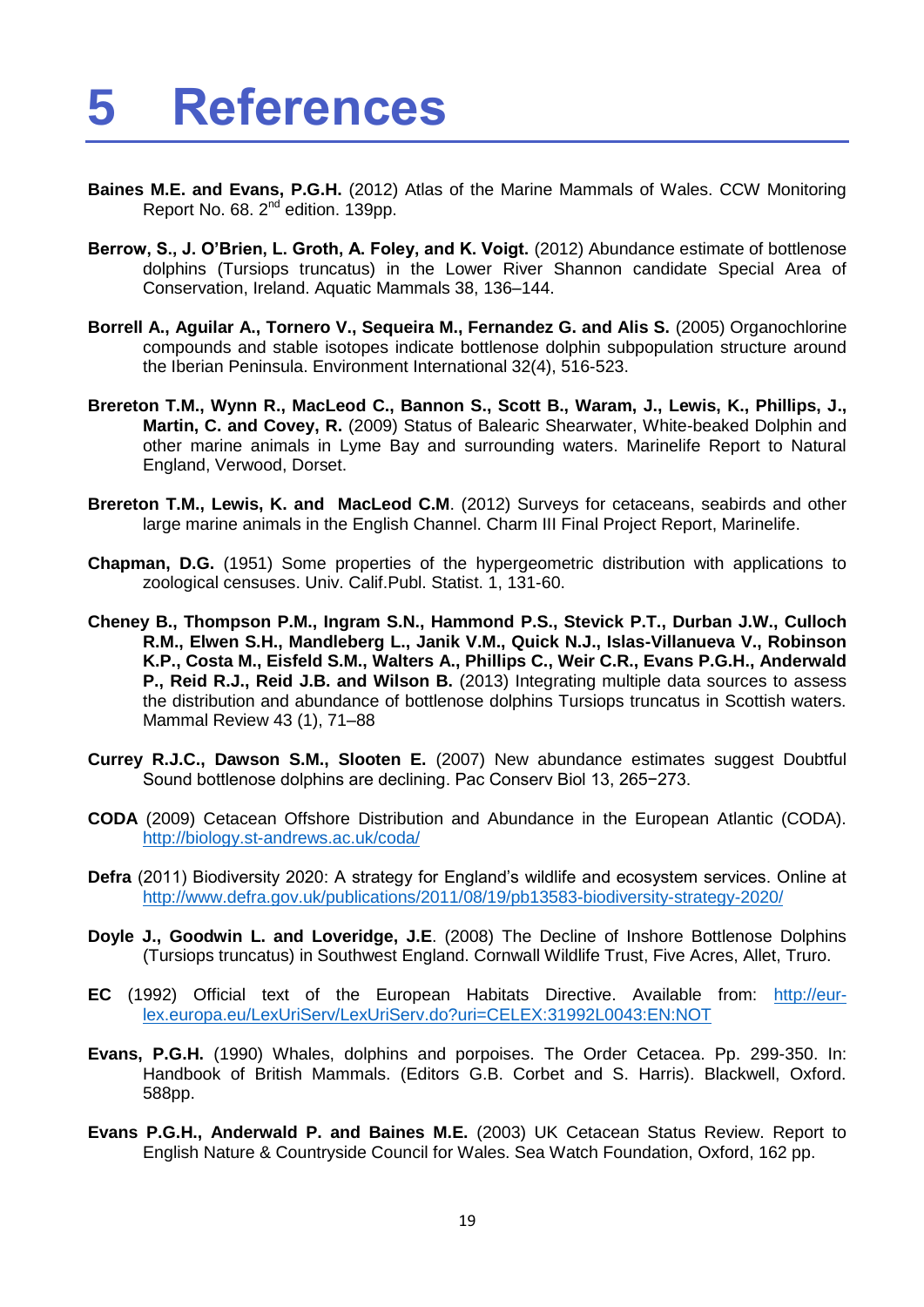- **Evans P.G.H.** (2012) Recommended Management Units for Marine Mammals in Welsh Waters. CCW Policy Research Report No. 12/1. 69pp.
- **Hammond, P.S. et al.** (2008) Small cetaceans in the European Atlantic and North Sea (SCANS-II). Final report to European Commission on contract IFE04NAT/GB/000245.
- **Hammond, P.S., Macleod, K. and Berggren, P.** et al. (2013) Cetacean abundance and distribution in European Atlantic shelf waters to inform conservation and management. Biological Conservation 164,107–122.
- **Hoelzel A.R., Potter C.W. and Best P.B.** (1998) Genetic differentiation between parapatric 'nearshore' and 'offshore' populations of the bottlenose dolphin. Proceedings of the Royal Society of London. Series B. Biological Sciences 265, 1177–1183.
- **Jepson, P.D., Tregenza, N. and Simmonds, M. P.** (2008) Disappearing bottlenose dolphins (Tursiops truncatus) – is there a link to chemical pollution? Report of the Scientific Committee of the International Whaling Commission SC/60/E7.
- **Joint Nature Conservation Committee (JNCC)** (2013) Third Report by the United Kingdom under Article 17 on the implementation of the Habitats Directive from January 2007 to December 2012. Species S1349 - Bottlenose dolphin. Available from: [http://jncc.defra.gov.uk/pdf/Article17Consult\\_20131010/S1349\\_UK.pdf.](http://jncc.defra.gov.uk/pdf/Article17Consult_20131010/S1349_UK.pdf)
- **Inter Agency Marine Mammal Working Group (IAMMWG)** (2015) Management Units for cetaceans in UK waters. Peterborough: JNCC Report no 547, 2015.
- **Ingram, S. D.** (2000) The ecology and conservation of bottlenose dolphins in the Shannon Estuary, Ireland (Doctoral thesis). University College Cork, Corcaigh, Ireland. 213 pp.
- **Liret C., Creton P., Guinet C. and Ridoux V.** (1995) The bottlenose dolphin Tursiops truncatus living off Sein Isle (France, Brittany, Finistere). Penn ar Bed 157–158, 35–44.
- **Liret, C., Creton, P., Evans, P.G.H., Heimlich-Boran, J.R. and Ridoux, V**. (1998) English and French coastal Tursiops from Cornwall to the Bay of Biscay, 1996. Photo-identification Catalogue. Project sponsored by Ministère de L'Environnement, France & Sea Watch Foundation, UK. 100pp.
- **Louise, M., Viricel, A., Lucas, T., Peltier, H., Alfonsi, E., Berrow, S., Brownlow, A., Covelo, P., Dabin, W., Deaville, R., de Stephanis, R., Gally, F., Gauffier, P., Penrose, R., Silva, M.A., Guinet, C. and Benoit S-B.** (2014) Habitat-driven population structure of bottlenose dolphins, Tursiops truncatus, in the North-East Atlantic. Molecular Ecology 23, 857-874.
- **McClellan C.M., Brereton T.M., Dell'Amico F., Johns D.G., Cucknell A.C. et al.** (2014) Understanding the Distribution of Marine Megafauna in the English Channel Region: Identifying Key Habitats for Conservation within the Busiest Seaway on Earth. PLoS ONE 9(2): e89720. doi:10.1371/journal.pone.0089720.
- **Mead, J.G. and Potter, C.W**. (1995) Recognizing two populations of the bottlenose dolphin (Tursiops truncatus) off the Atlantic coast of North America: Morphological and ecological considerations. Int. Bio. Res. Inst. Rep 5, 31-43.
- **Möller L.M., Allen S.J. and Harcourt R.G.** (2002) Group characteristics, site fidelity and abundance of bottlenose dolphins (Tursiops truncatus) in Jervis Bay and Port Stephens, south-eastern Australia. Aust Mammal 24, 11–21.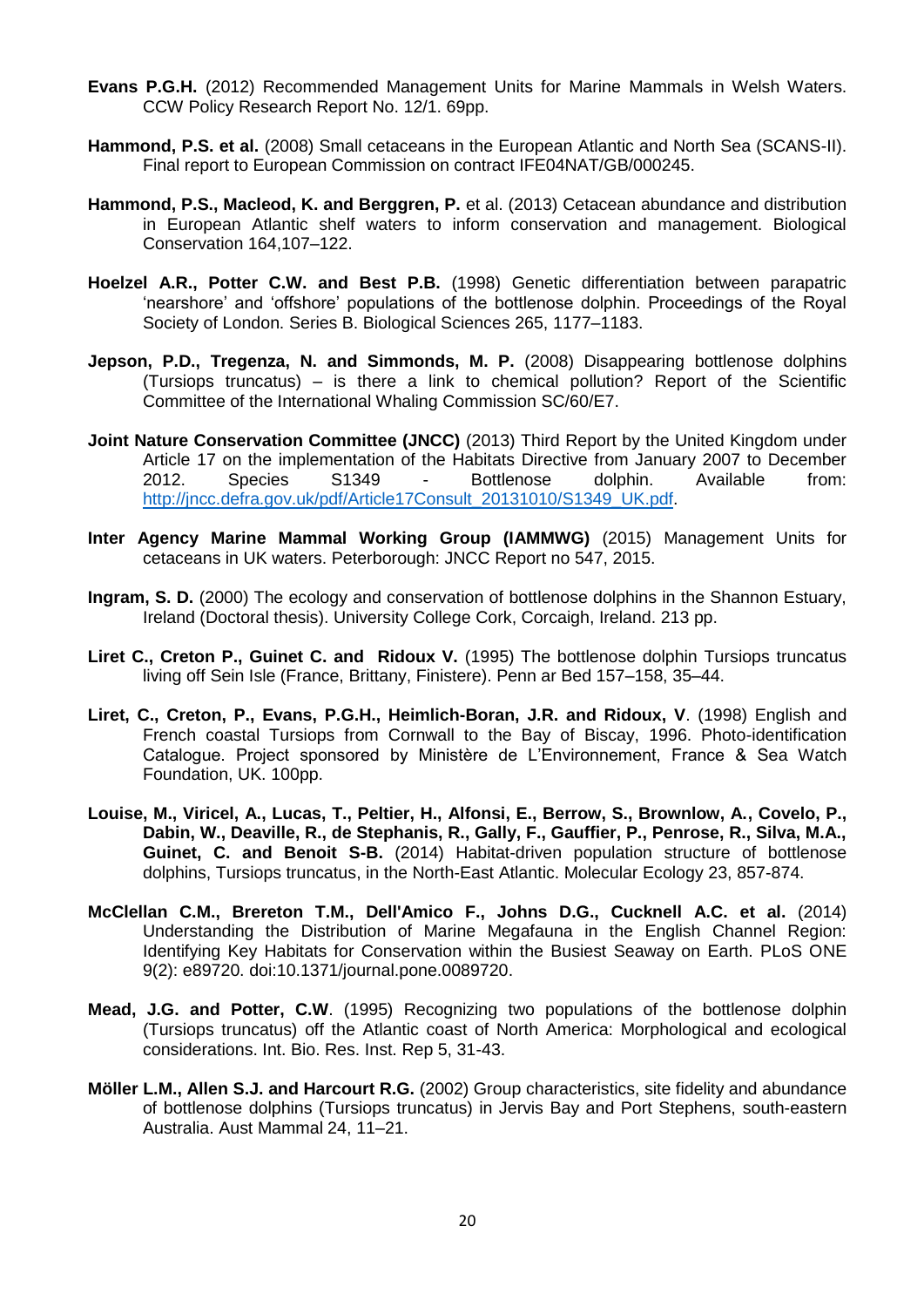- **Natoli A., Birkun, A., Aguilar A., Lopez A. and Hoelzel A. R.** (2005) Habitat structure and the dispersal of male and female bottlenose dolphins (Tursiops truncatus). Proceedings of the Royal Society of London B Biological Sciences 272, 1217-1226.
- **Pikesley, S., Witt, M., Hardy, T., Loveridge, J., et al.**. (2011) Cetacean sightings and strandings: evidence for spatial and temporal trends? Journal of the Marine Biological Association of the United Kingdom 92(8), 1809-1820.
- **Reid, J.B., Evans, P.G.H. and Northridge, S.P.** (2003) Atlas of Cetacean distribution in north-west European waters. Joint Nature Conservation Committee, Peterborough. 76pp.
- **Simmonds, M.P., Eisfeld, S.M., Stansfield, L.R.** (2008). A short update on the solitary sociable dolphin situation in the UK. Paper SC/60/WW5 presented to the IWC Scientific Committee, June 2008, Santiago, Chile (unpublished). 4pp.
- **Williams A.D., Williams R., Heimlich-Boran J.R., Evans P.G.H., Tregenza N.J.C., Ridoux V., Liret C. and Savage S.** (1996) A preliminary report on an investigation into bottlenose dolphins (Tursiops truncatus) of the English Channel: A collaborative approach. European Research on Cetaceans 10, 217-220.
- **Wood, C.J.** (1998) Movement of bottlenose dolphins around the south-west coast of Britain. Journal of Zoology 246, 155-163.
- **Würsig, B., & Jefferson, T. A.** (1990). Methods of photo-identification for small cetaceans. Reports of the International Whaling Commission 12, 43-52.
- **Würsig, B. and Würsig, M.** (1977) The photographic determi-nation of group size, composition and stability of coastal porpoises (Tursiops truncatus). Science198, 755-756. <http://dx.doi.org/10.1126/science.198.4318.75>